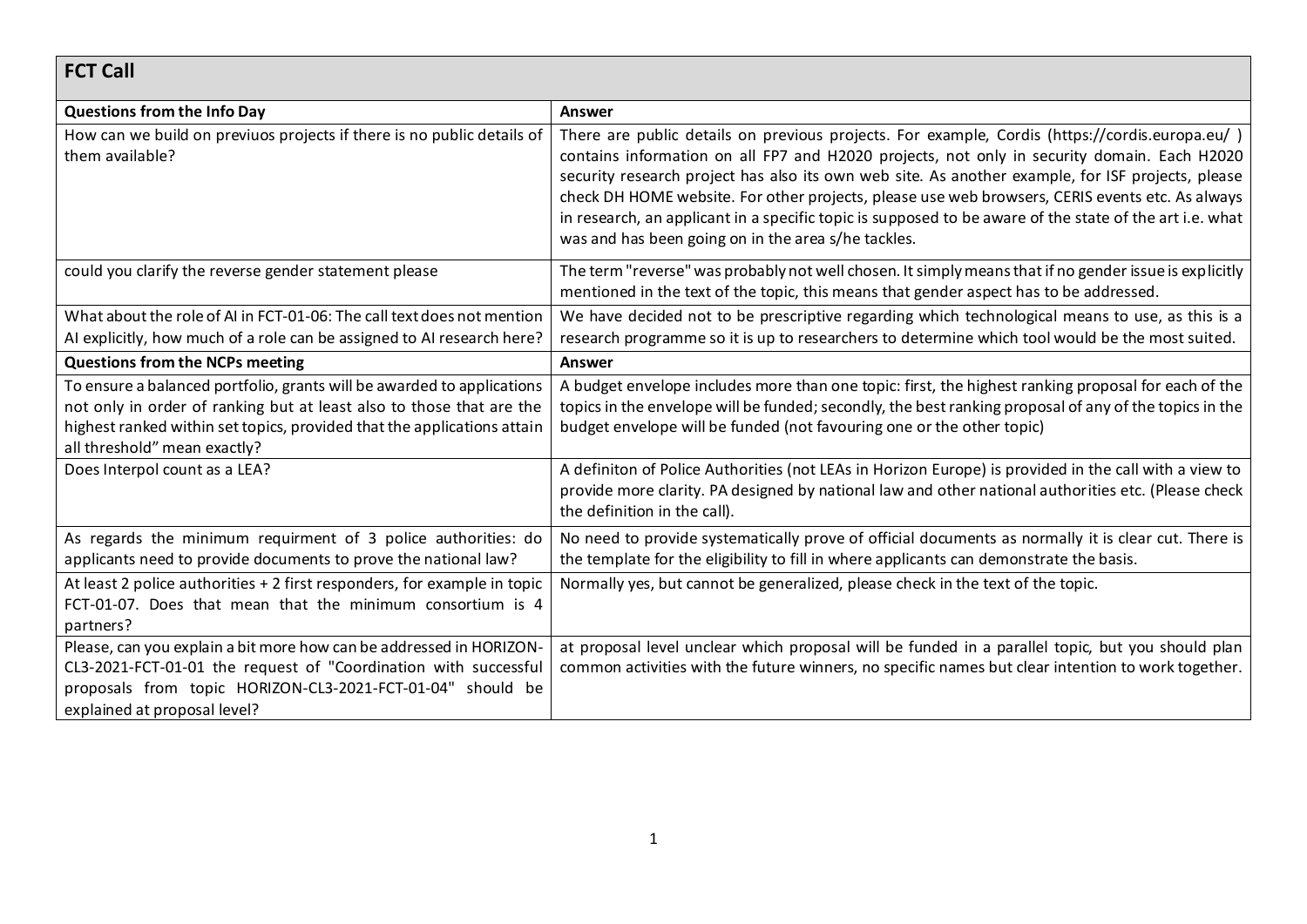| Topic: "HORIZON-CL3-2021-FCT-01-03: Disinformation and fake news         | Unfortunately, this is due to some late changes to the Cluster 2 WP part, that occurred after the     |
|--------------------------------------------------------------------------|-------------------------------------------------------------------------------------------------------|
| are combated and trust in the digital world is raised" says:             | finalisation of the Cluster 3 WP part. We will publish the correction.                                |
| Coordination with successful proposals from topics HORIZON-CL2-          |                                                                                                       |
| DEMOCRACY-2021- 01-08 (Politics and governance in a post-                |                                                                                                       |
| pandemic world), HORIZON-CL2-DEMOCRACY2022-01-06 (Politics               |                                                                                                       |
| and the impact of online social networks and new media) and              |                                                                                                       |
| HORIZON-CL4-2021-HUMAN-01-27 (AI to fight disinformation) should         |                                                                                                       |
| be envisaged so as to avoid duplication and to exploit                   |                                                                                                       |
| complementarities as well as opportunities for increased impact.         |                                                                                                       |
| The topics from cluster 2 are not well identified. In Cluster 2 WP the   |                                                                                                       |
| topic is HORIZON-CL2-2022-DEMOCRACY-01-07: Politics and the              |                                                                                                       |
| impact of online social networks and new media, not 06 and               |                                                                                                       |
| HORIZON-CL2-DEMOCRACY-2021- 01-08 Is not correct. It is only in          |                                                                                                       |
| 2022.                                                                    |                                                                                                       |
| also, in CL2 WP it is only mentioned for topic HORIZON-CL2-2022-         |                                                                                                       |
| DEMOCRACY-01-07: Politics and the impact of online social networks       |                                                                                                       |
| and new media Synergies with CL3, and not for 01-08                      |                                                                                                       |
| social media related topics, is the focus of the tool mainly police      | yes but also other practitioners are focus as explained in the topic                                  |
| forces?                                                                  |                                                                                                       |
| FCT 01 03 for cluster two the identification number is not correct.      | will be corrected by DG RTD                                                                           |
| Synergies requested but not clear the link in CL2 and CL3.               |                                                                                                       |
| It says to address some or all impacts. Do we get better score           | The more the better, yet not at all costs. Quantity and quality need to be there. For example, if two |
| according to the number of aspects addressed?                            | proposals are of a good quality but one covers more impacts, that one would be prioritized.           |
| "If applicable and relevant, coordination with related activities in the | if in DEP there is similar topic and the applicants mention possible cooperation in a reasonable way  |
| Digital Europe Programme should be envisaged too." how to                | then it is added value.                                                                               |
| demonstrate it? As you prrobalbly know, the Digital Europe               |                                                                                                       |
| Programme is not yet published but we expect it will be published in     |                                                                                                       |
| autumn.                                                                  |                                                                                                       |
| As a follow-up on the Digital Europe Programme, with the DEP calls       | As explained above, the intention of working together is important and the awareness as well.         |
| being postponed, how will the Commission evaluatate these                | Examples are various and depend on the topics addressed by the applicants and we cannot provide       |
| synergies? Can you give a list of exemples of activities that you would  | an exhaustive list. One example could be exchange of data.                                            |
| expect for the synergies? This is a transversal action but I'mm mainly   |                                                                                                       |
| interested for the CS topics. shall it be a specific tasks? WP?          |                                                                                                       |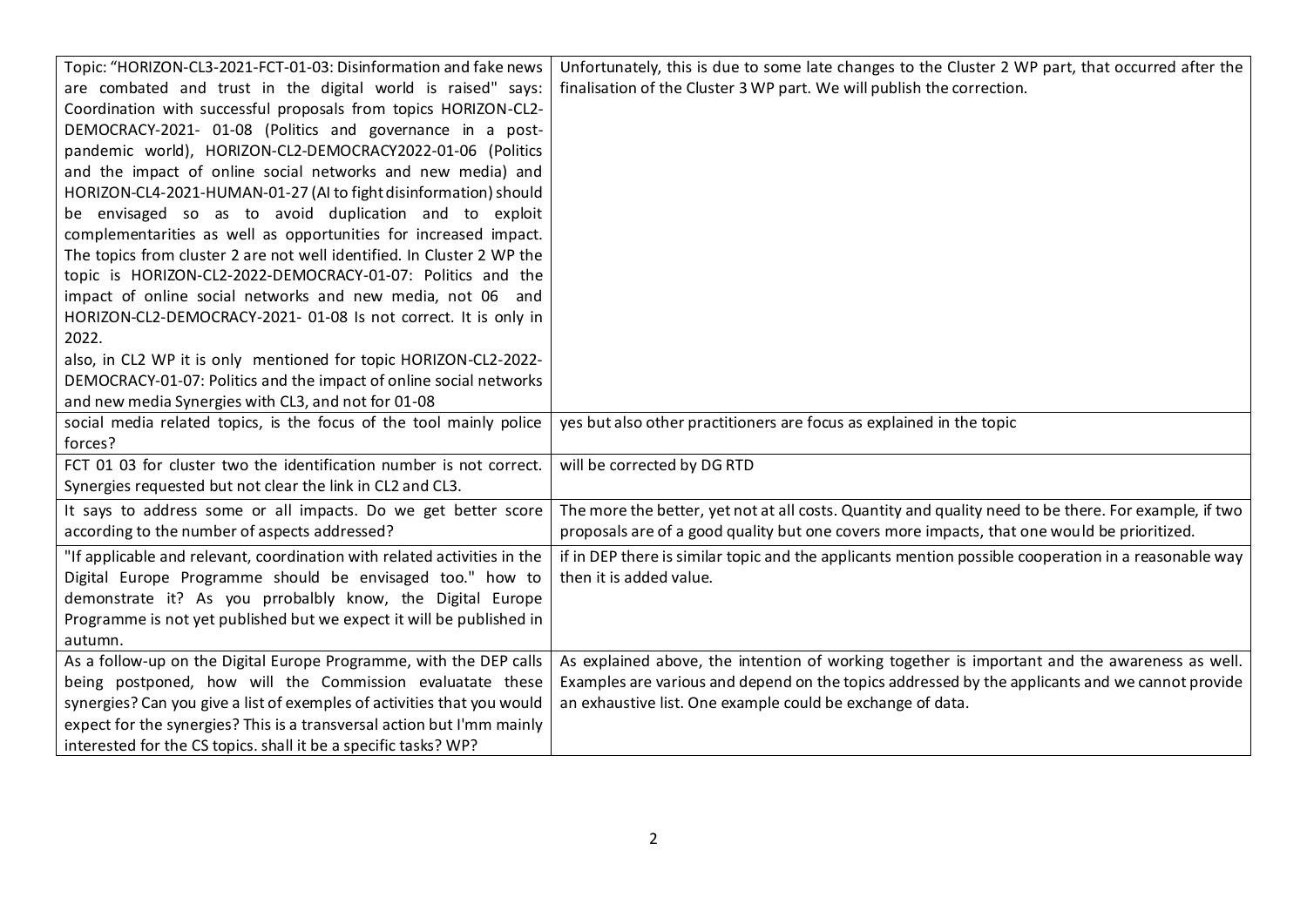| <b>Resilient Infrastructures Call</b>                                                                                                                                                   |                                                                                                                                                                                                                                                                                                                                                                                                                                                                                                                                                                                                                                                                                                                                                   |
|-----------------------------------------------------------------------------------------------------------------------------------------------------------------------------------------|---------------------------------------------------------------------------------------------------------------------------------------------------------------------------------------------------------------------------------------------------------------------------------------------------------------------------------------------------------------------------------------------------------------------------------------------------------------------------------------------------------------------------------------------------------------------------------------------------------------------------------------------------------------------------------------------------------------------------------------------------|
| <b>Questions from Info Day</b>                                                                                                                                                          | Answer                                                                                                                                                                                                                                                                                                                                                                                                                                                                                                                                                                                                                                                                                                                                            |
| The objectives of the call look very similar to the H2020. What are the<br>main differences for accelerating/incentivising infrastucture resilience?<br>What is expected for the shift? | Security Research related to infrastructure protection has been traditionally following a sectorial<br>approach. Due to the increased complexity and interconnectivity of infrastructures, a stronger<br>focus on the systemic dimension needs to be applied. There is a clear need for a response to<br>systemic disruptions with a comprehensive strategy and coordinated action at a very large-scale,<br>that takes into account different forms of interdependence and allows for a rapid and adequate<br>response in case of potential disruption of several key infrastructures. The main novelty is that<br>the focus is in a significantly large scale coordinated response against systemic disruptions of<br>critical infrastructures. |
| Is the protection of drinking water systems included in the HE call?                                                                                                                    | Types of key infrastructures, such as energy, water, communications, transport, finance, etc., are<br>covered.                                                                                                                                                                                                                                                                                                                                                                                                                                                                                                                                                                                                                                    |
| Could you give examples of 1) government etities and 2) opetators of<br>critical infrastructures?                                                                                       | An example of "Government entity" is a Ministry at national level or higher. The operators of<br>critical infrastructures provide services in a number of sectors (such as transport, energy, health,<br>water, etc.) which are necessary for vital societal functions and economic activities. An example<br>of "Operator of critical infrastructure" is the operator of electric power Infrastructure at a national<br>level.                                                                                                                                                                                                                                                                                                                   |
| "active involvement as beneficiaries"<br>means partners in the<br>consortium?                                                                                                           | Yes, "active involvement as beneficiaries" means participants in the consortium                                                                                                                                                                                                                                                                                                                                                                                                                                                                                                                                                                                                                                                                   |
| Are all the concepts in this call in reference with the concepts of the<br>NIS2 proposal Directive? meaning OES and Critical Infrastructures                                            | The sectors that are covered by the proposal of the NIS2 Directive, since is not adopted yet, are<br>useful source of inspiration and are taken into account. However, participants are not limited to<br>the sectors covered by the proposal of NIS2 Directive.                                                                                                                                                                                                                                                                                                                                                                                                                                                                                  |
| is "testing manuals" a mandatory activity?                                                                                                                                              | The topic encourages the development of tools for operational testing in real-scenarios or<br>simulated scenarios.                                                                                                                                                                                                                                                                                                                                                                                                                                                                                                                                                                                                                                |
| do ALL the outcomes need to be addressed in the proposal?                                                                                                                               | For INFRA-01-01 the scope mentions that projects are expected to contribute to "some"<br>outcomes. For INFRA-01-02, projects are expected to contribute to some or all of the expected<br>outcomes.                                                                                                                                                                                                                                                                                                                                                                                                                                                                                                                                               |
| Could you please explain what specifically is meant by "decentralisation<br>of Cl"?                                                                                                     | Decentralised infrastructures are preferable to large systems that depend on a centralized<br>architecture. The decentralisation of large infrastructure, mitigates vulnerability in case of large<br>scale disruptions and increases infrastructure resilience.                                                                                                                                                                                                                                                                                                                                                                                                                                                                                  |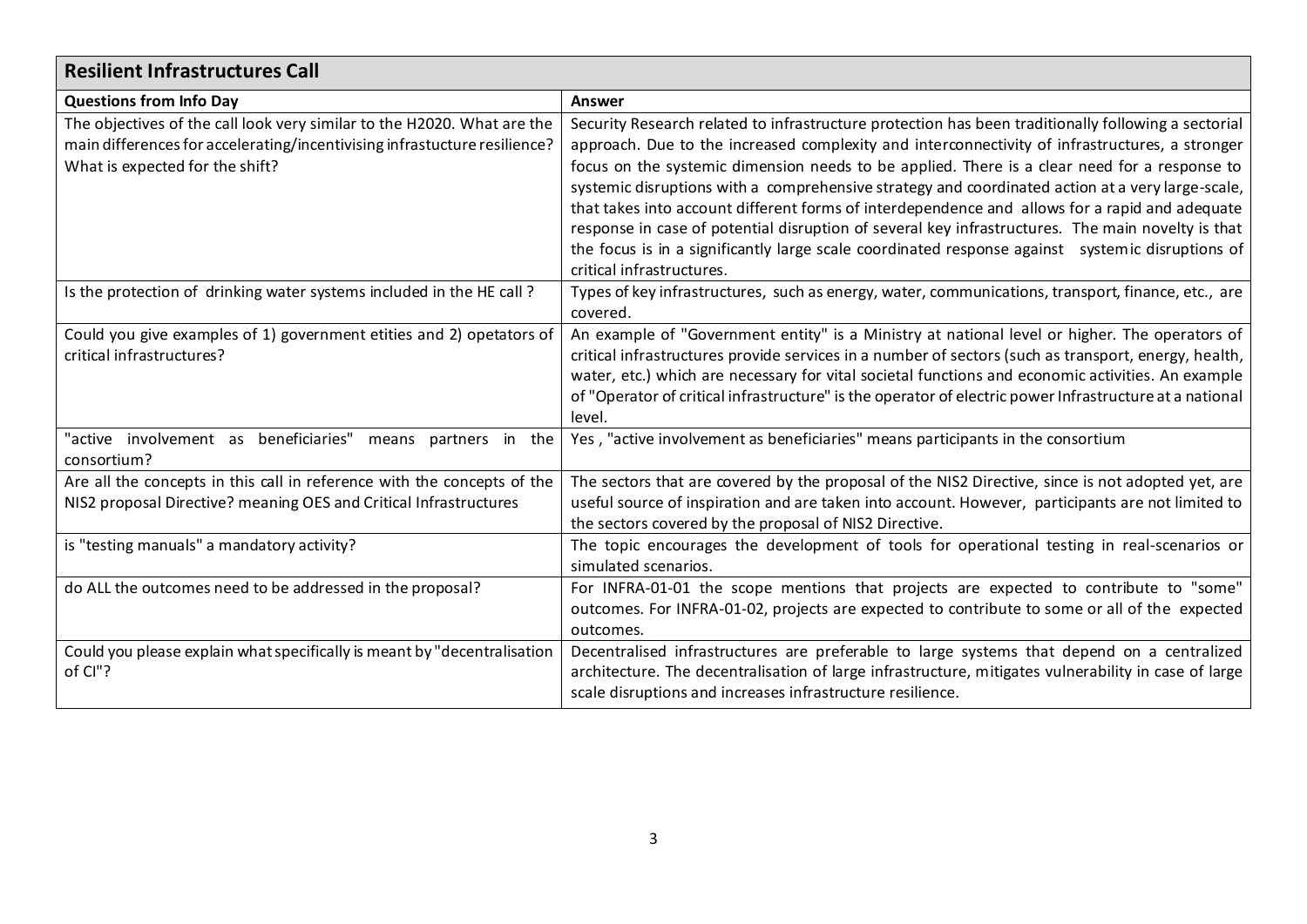| INFRA-01-01: contradiction "participation is limited to MS and AC"        | In INFRA 01-01, as mentioned in the eligibility conditions of the topic, in order to achieve the       |
|---------------------------------------------------------------------------|--------------------------------------------------------------------------------------------------------|
| "security research should stimulate knowledge and cooperation with        | expected outcomes, and safeguard the Union's strategic assets, interests, autonomy, or security,       |
| relevant third countries"                                                 | namely the security-sensitive nature of the autonomy of European infrastructures against               |
|                                                                           | systemic risks and hybrid threats, participation is limited to legal entities established in Member    |
|                                                                           | States and Associated Countries. Proposals including as participants legal entities which are not      |
|                                                                           | established in these countries will be ineligible. The topic indicates that Infrastructure security    |
|                                                                           | research is in many cases transnational and there has been less of a focus on cross-border             |
|                                                                           | scenarios with third-countries. Security research should stimulate knowledge generation and            |
|                                                                           | cooperation with relevant third countries, which are vital for the functioning of European             |
|                                                                           | infrastructure, e.g. energy, critical supplies, digital services or transport.                         |
| Is the industry highly recommended to be part of the consortium?          | For INFRA-01-02, the testing and/or piloting of the strategies developed in a real setting with one    |
|                                                                           | or more relevant public authorities is an asset; regardless, actions should foresee how they will      |
|                                                                           | facilitate the uptake, replication across setting and up-scaling of the capabilities - i.e. solutions, |
|                                                                           | tools, processes et al. - to be developed by the project.                                              |
| <b>Questions from NCPs</b>                                                | <b>Answer</b>                                                                                          |
| HORIZON-CL3-2021-INFRA-01-01. It says that proposal must contribute       | Indeed, some of the expected outcomes are required by the scope of the topic.                          |
| to some of the outcomes, not all. But combining those with what in the    |                                                                                                        |
| scope is written as a must, suggests that some outcomes are               |                                                                                                        |
| mandatory. Is this right?                                                 |                                                                                                        |
| HORIZON-CL3-2021-INFRA-01-01.<br>will<br>included<br>what<br>be<br>by     | 3 government entities from 3 MSs. They could be ministries, agencies at national level, federal        |
| govermental authorities?                                                  | agencies, intelligence, federal police. National level but also higher level.                          |
| nuclear energy infrastructures can be envisaged or they follow under      | All operators of critical infrastructures at a national level that provide large-scale services in a   |
| euratom programme?                                                        | number of sectors (such as energy, health, water, etc.) shall be envisaged in the topic.               |
| Regarding INFRA-01-01 and the eiligibility criteria: partners established | This topic does not exclude the participation of EU-based entities owned/controlled by companies       |
| in a MS or AC can participate. A company registered as a legal entity in  | established in third countries.                                                                        |
| a MS, but owned by a company established in a 3rd country company         |                                                                                                        |
| are eligible then. Is that correct?                                       |                                                                                                        |
| Do you envisage to have all the association processes to be finished by   | This seems a little too ambitious, more time needed then by end of summer. Before signature of         |
| the end of the summer?                                                    | GA, association agreements must be in place.                                                           |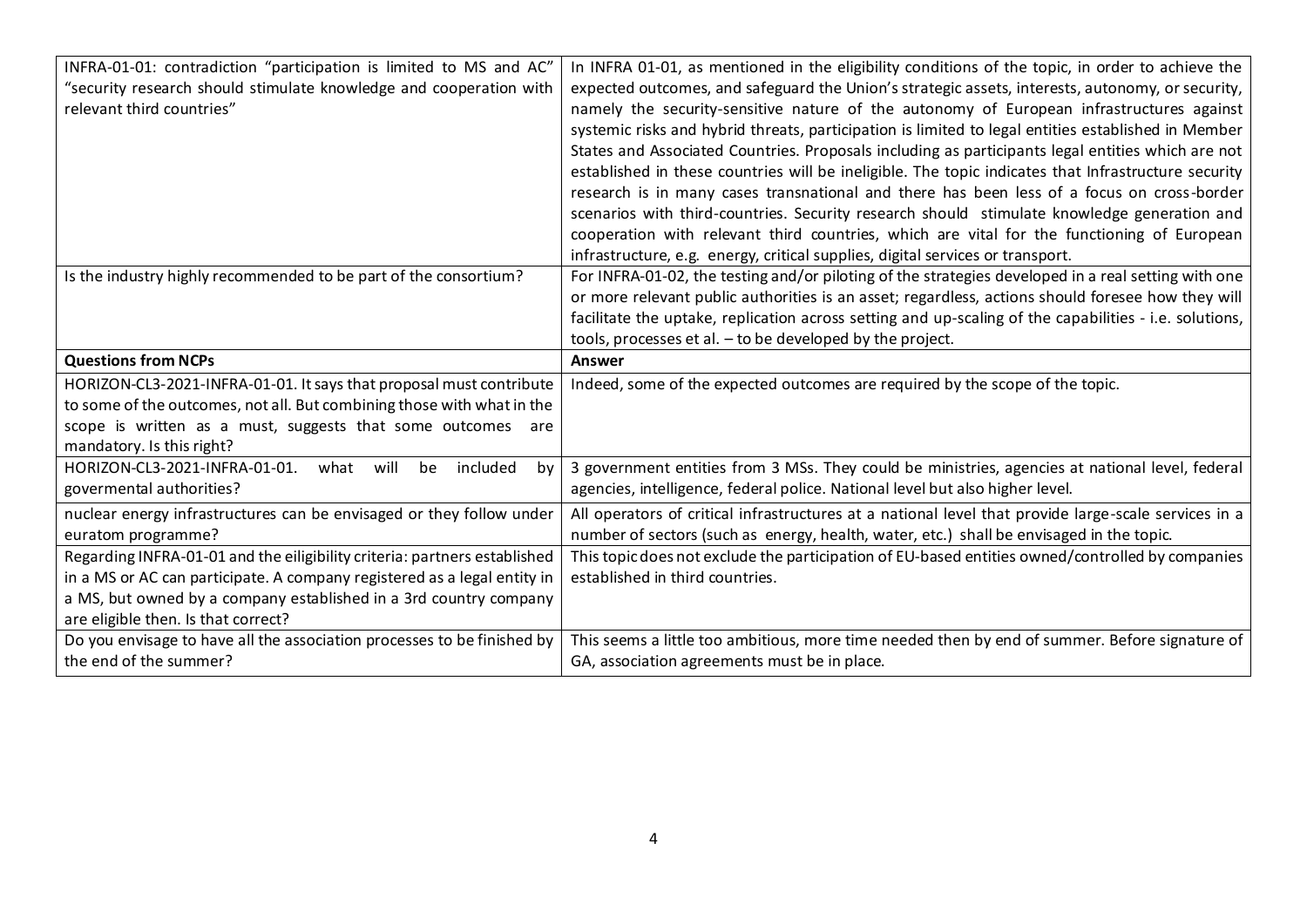| <b>CERIS from Info Day</b>                                                                                                                                             | <b>Answer</b>                                                                                                                                                                                                                                                                                                                                                                                                                                                                                                                                                        |
|------------------------------------------------------------------------------------------------------------------------------------------------------------------------|----------------------------------------------------------------------------------------------------------------------------------------------------------------------------------------------------------------------------------------------------------------------------------------------------------------------------------------------------------------------------------------------------------------------------------------------------------------------------------------------------------------------------------------------------------------------|
| who can be part of CERIS? what is the process behind becoming part<br>of CERIS?                                                                                        | Anyone can suscribe under https://www.securityresearch-cou.eu/suscribe                                                                                                                                                                                                                                                                                                                                                                                                                                                                                               |
| also, you mentioned a lot of invitation only workshops. what is the<br>criteria to be invited? do you envisage open to everyone workshops?                             | Some workshops are opened (e.g. DRS), others are by invitation only (e.g. FCT)                                                                                                                                                                                                                                                                                                                                                                                                                                                                                       |
| How to get an invitation to workshops?                                                                                                                                 | Notifications are sent via the CERIS mailing list and onthe website                                                                                                                                                                                                                                                                                                                                                                                                                                                                                                  |
| Who is the entity managing CERIS? Is it the Commission or some body<br>of entities?                                                                                    | The Commission (DG HOME) is chairing CERIS                                                                                                                                                                                                                                                                                                                                                                                                                                                                                                                           |
| How do you make available presentations after the CERIS events? Are<br>they available at its website?                                                                  | Workshops are made available on the CERIUS Website                                                                                                                                                                                                                                                                                                                                                                                                                                                                                                                   |
| Can you clarify a bit further how SMEs can become CERIS members?                                                                                                       | Subscription is opened to all: https://www.securityresearch-cou.eu/suscribe                                                                                                                                                                                                                                                                                                                                                                                                                                                                                          |
| <b>DRS Call from Info Day</b>                                                                                                                                          | <b>Answer</b>                                                                                                                                                                                                                                                                                                                                                                                                                                                                                                                                                        |
| do the projects need to cover all risks, from rapid, fast, slow-onestt<br>hazards?                                                                                     | No, there is no expectation to be exhaustive, proposers need to check whether the scope mentions<br>"some" or "all" outcomes                                                                                                                                                                                                                                                                                                                                                                                                                                         |
| You only consider SSH in terms of studying wider society, but not the                                                                                                  | SSH is about societal impacts, practitioner's operations may impact society, hence the way they use                                                                                                                                                                                                                                                                                                                                                                                                                                                                  |
| security practitioners themselves e.g., how they use the tools etc. Is<br>this true?                                                                                   | tool etc. is considered to be part of SSH                                                                                                                                                                                                                                                                                                                                                                                                                                                                                                                            |
| DRS-01-02: Could you provide examples of SSH areas that could be<br>covered?                                                                                           | The topic deals with climate extreme events, basically this covers a wide range of SSH areas.                                                                                                                                                                                                                                                                                                                                                                                                                                                                        |
| Can you, please, explain the main differences between topics DRS-01-<br>01 and DRS-01-03? Thanks                                                                       | Both topics are indeed closely linked. DRS-01-01 deals with multihazards (hence natural and man-<br>made) management strategies in an interdisciplinary fashion, establishing baseline scenarios and<br>enhancing multiactors dialogue. DRS-01-03 is more focused on vulnerabilty analysis related to<br>natural hazards, integrating societal expertise and developing service-oriented approaches, risk<br>assessment / resilience need to involve different scientific disciplines including historial science<br>(historical data from past centuries included). |
| Am I right to assume that risk assessment is relevant on all scales,<br>household, neighbourhood, local, regional, national, cross-boundary?                           | In principle yes, all scales should be considered                                                                                                                                                                                                                                                                                                                                                                                                                                                                                                                    |
| For 01-03 AI shall only be used to identify sources of uncertainty in<br>hazard assessment & ways to reduce them (3rd bullet), not for e.g.<br>vulnerability analysis? | The topics indicates that AI is to be considered not only for uncertainty analysis but also to "o<br>high-level<br>from<br>international<br>improve<br>assessment<br>local<br>to<br>levels", which basically covers vulnerabilikty analyses                                                                                                                                                                                                                                                                                                                          |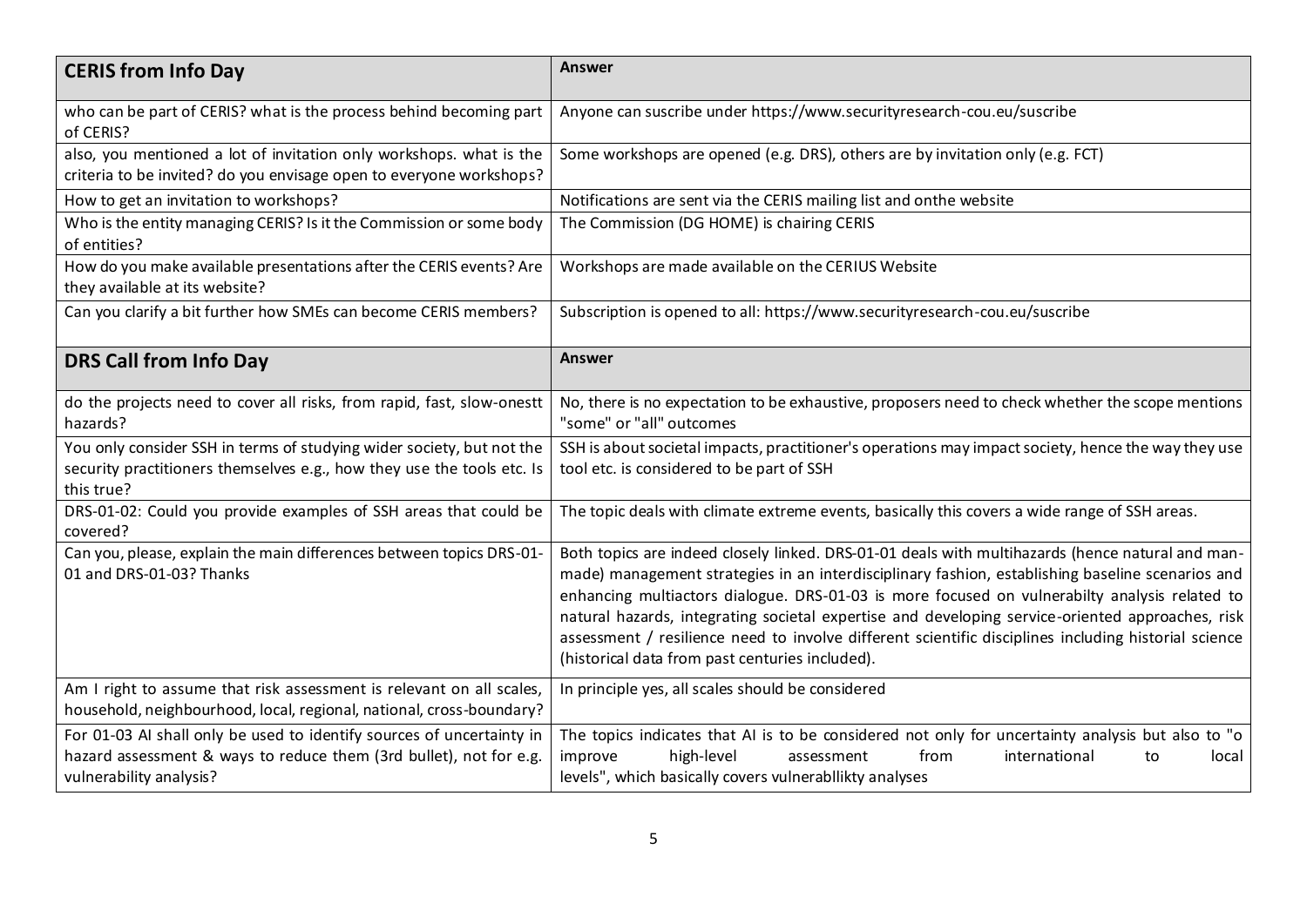| Does DRS-01-03 refer only to natural hazards or also man-made<br>disasters? | The focus is clearly on natural hazards                                                           |
|-----------------------------------------------------------------------------|---------------------------------------------------------------------------------------------------|
| The requirement in topics 01-02 is of: 3CSOs + 3 practitioner entities      | The number 3 refers to the three categories, i.e. at least one representative of each of the 3    |
| + 3 () etc, or just 3 entitites? Is itan "and" or an "or" thing? Many       | categories                                                                                        |
| thanks!                                                                     |                                                                                                   |
| you mention to keep in mind colaboration with ceris. any further            | Expected participation of projects to CERIS activities (workshops, conferences, synergy-building, |
| input you can give about that?                                              | clustering) with possible co-funding of events co-chaired with projects and the Commission        |
|                                                                             |                                                                                                   |
| Extreme climate events is the next topic (03) I thought?                    | The topic related to extreme events is: HORIZON-CL3-2021-DRS-01-02: Integrated Disaster Risk      |
|                                                                             | Reduction<br>for<br>extreme                                                                       |
|                                                                             | climate events: from early warning systems to long term adaptation and resilience                 |
|                                                                             | building                                                                                          |
| <b>Questions from NCPs meeting</b>                                          | Answer                                                                                            |
| HORIZON-CL3-2021-DRS-01-01,<br>02<br>03,<br>04<br>Topics:                   | at least one of each from at least 3 different countries                                          |
| requires the active involvement, as beneficiaries, of at least 3            |                                                                                                   |
| organisations representing citizens or<br>local communities,                |                                                                                                   |
| practitioners, and local or regional authorities and private sector from    |                                                                                                   |
| at least 3 different EU Member States or Associated countries: does         |                                                                                                   |
| this mean 3 citizens orgs from 3 different countries $+$ 3 orgs of          |                                                                                                   |
| practcioners from 3 different countries + 3 local authorities from 3        |                                                                                                   |
| different countries Total 9), or, 3 organizations of that type from 3       |                                                                                                   |
| different countries or total 3?                                             |                                                                                                   |
| Is there an agreement on co-funding with Korea?                             | While coperation might be encouraged, there is no agreement in place with Korea                   |
| Where possible and relevant, synergy-building and clustering                | no strong synergy yet, in the info day some examples of some H2020 projects, not exhaustive but   |
| initiatives with successful proposals in the same area should be            | proposals could find out by themselves (look at the slides of info day)                           |
| considered-"                                                                |                                                                                                   |
| Any suggestions of successful proposals you are referring to? H2020         |                                                                                                   |
| projects? Projects under other funding mechanisms?                          |                                                                                                   |
| HORIZON-CL3-2021-DRS-01-03                                                  | societal dimension is important and needs to be taken into account. Data also important including |
| This topic requires a multidisciplinary consortium involving: •             | historic data and historical aspects.                                                             |
| representatives of scientific areas that are related to disaster risk       |                                                                                                   |
| societal<br>and<br>historical<br>management,<br>aspects;                    |                                                                                                   |
| What does this mean exactly? What representatives? Team member              |                                                                                                   |
| level or organizational level? Is there a minimum number of                 |                                                                                                   |
| representatives? Is it 1 representative of a scientific area related to     |                                                                                                   |
| disaster risk management, 1 for societal aspects, and 1 for historical      |                                                                                                   |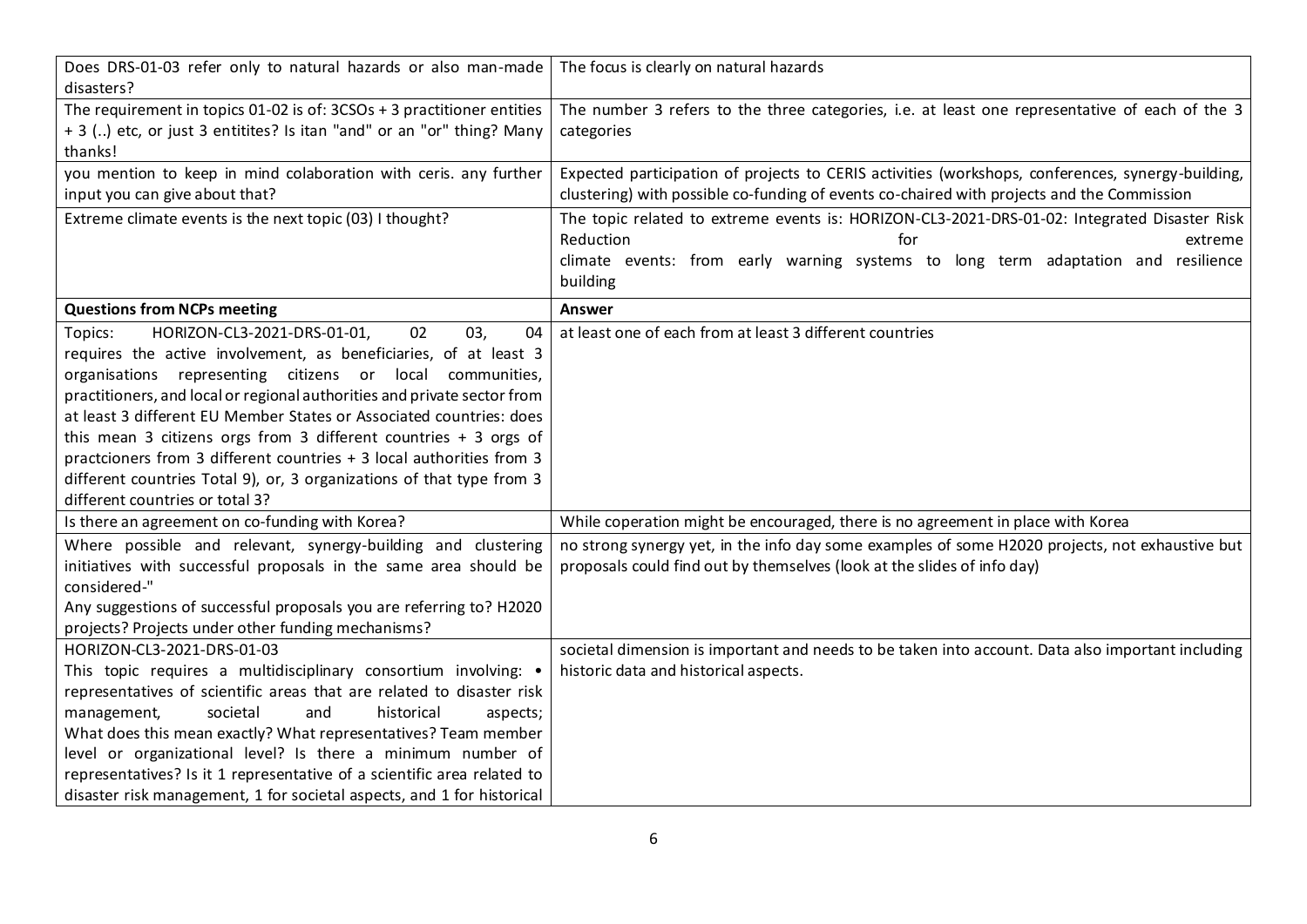| aspects? Is there an indication by the EC what are the disaster risk<br>management related scientific fields? |  |
|---------------------------------------------------------------------------------------------------------------|--|
| will you upload the presentations from the last CERIS workshops on $\vert$ yes                                |  |
| the website?                                                                                                  |  |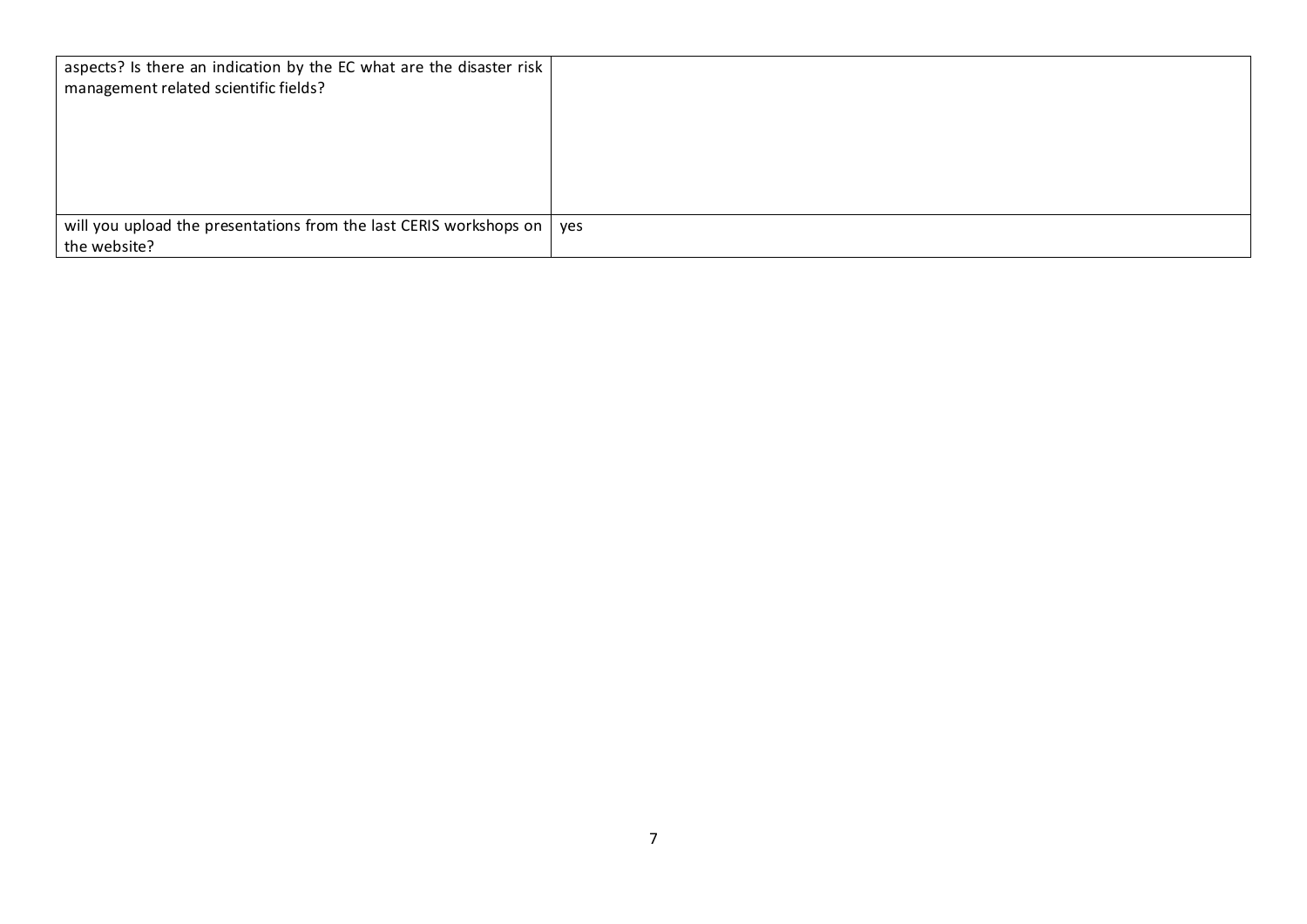| <b>Border Management Call</b>                                                                                                                                        |                                                                                                                                                                                                                                                                                        |
|----------------------------------------------------------------------------------------------------------------------------------------------------------------------|----------------------------------------------------------------------------------------------------------------------------------------------------------------------------------------------------------------------------------------------------------------------------------------|
| <b>Questions from Info Day</b>                                                                                                                                       | <b>Answer</b>                                                                                                                                                                                                                                                                          |
| HORIZON-CL3-2021-BM-01-01 has indicative budget of 20m, so 3x 7m<br>projects could be funded. You list only 1. Why is that so?                                       | The budget of 20 million is shared with other topics (check footnotes)                                                                                                                                                                                                                 |
| Could you comment reg. "grants will be awarded to applications not<br>only in order of ranking but at least also to those that are the highest<br>ranked within set" | A budget envelope includes more than one topic: first, the highest ranking proposal for each of the<br>topics in the envelope will be funded; secondly, the best ranking proposal of any of the topics in the<br>budget envelope will be funded (not favouring one or the other topic) |
| <b>Questions from NCPs meeting</b>                                                                                                                                   | <b>Answer</b>                                                                                                                                                                                                                                                                          |
| project must have to customs authorithies and two boarder<br>authorities?                                                                                            | Practitioners with different tasks should be in the project. Not only boarder related dimension, we<br>would like to see also customs and police authorities.                                                                                                                          |
| Could you give an example of how to integrate Galileo in BM services?                                                                                                | in other parts of EU WPs we indicate that GPS could be used. This is up to the applicants how to<br>create synergy. When positining navigating etc for instance in surveillance it makes sense to use<br>Galileo.                                                                      |
| international cooperation in postal topic. Can this be addressed by<br>international postal operators?                                                               | yes it makes sense, however not only postal operator. Any international dimension if valid and<br>appropriate are acceptable. Without excluding cooperation with customs from other countries.<br>Private operators are reasonable way to address IC.                                  |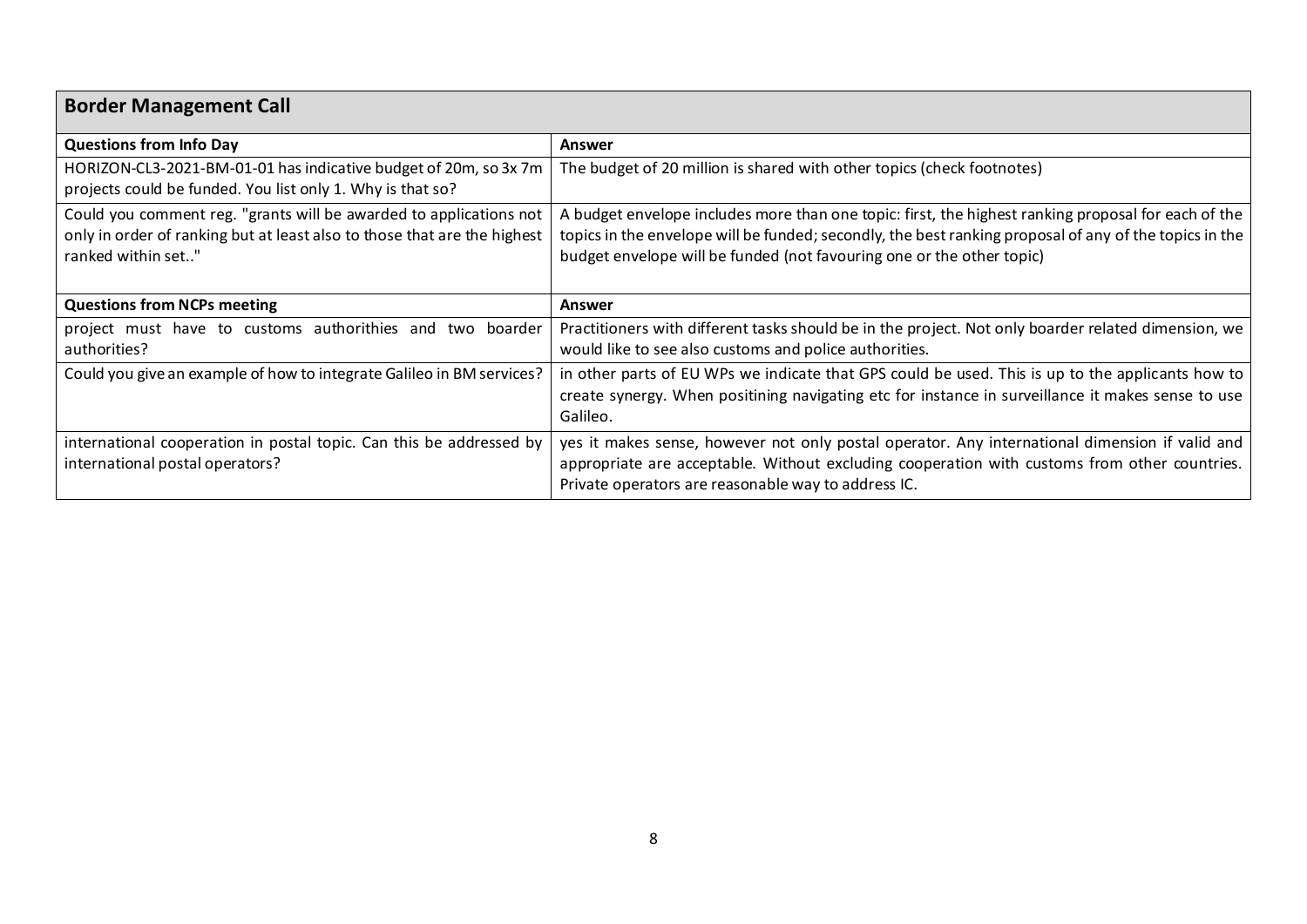| <b>Frontex session</b>                                                                                                                                               |                                                                                                                                                                                                                                                                                                                                                                                                                                                                                                                                                                                                                                                                                                                                                                                                                                                                                                                                                                                                                                                     |
|----------------------------------------------------------------------------------------------------------------------------------------------------------------------|-----------------------------------------------------------------------------------------------------------------------------------------------------------------------------------------------------------------------------------------------------------------------------------------------------------------------------------------------------------------------------------------------------------------------------------------------------------------------------------------------------------------------------------------------------------------------------------------------------------------------------------------------------------------------------------------------------------------------------------------------------------------------------------------------------------------------------------------------------------------------------------------------------------------------------------------------------------------------------------------------------------------------------------------------------|
| Can EBCG be part, as partner, of the consortia in any of the BM-01-01,<br>BM-01-02 or BM-01-03 topics?                                                               | As indicated in the work programme, and along the lines of the collaboration between the<br>Commission and Frontex on border security research outlined in the published Terms of<br>Reference, there is no need for Frontex (the Agency) to be a partner of a consortium or in the<br>advisory board (or similia) of a project. The Agency will be informed on, engage relevant projects<br>in presenting their research to the EBCG community (Agency and Member States Border Guard<br>authorities).                                                                                                                                                                                                                                                                                                                                                                                                                                                                                                                                             |
| Is it correct that Frontex itself will not participate in Horizon Europe<br>research projects as a partner? Sould Frontex be contacted by consortia<br>in formation? | Yes, it is correct. The work programme suggests, for topics BM-01, BM-02, BM-03, to "Proposals<br>under this topic are expected to address the priorities of the European Border and Coast Guard<br>and of its Agency (Frontex) starting from the design of their work, and engage with the Agency in<br>the development of the project. Proposals should give a key role to Frontex in validating the<br>project outcomes, with the aim of facilitating future uptake of innovations for the border and<br>coast guard community". At proposal stage, applicants should address priorities of the EBCG and<br>the Agency, basing on available documentation from the Agency, available on its website and/or<br>linked from the Participant Portal, or the InfoDays materials. All questions submitted to the RES<br>regarding these aspects will be answered also with an input of the Agency. If applicants will<br>contact Frontex, the Agency will redirect them to the RES.                                                                   |
| Does Frontex cooperate with member states' border and cost guards in<br>research and innovation? If so, how?                                                         | Yes, according to the legal basis (see Article 9 on capability development for example, as well as<br>Article 66 on research and innovation. The European Border and Coast Guard Agency (Frontex) is<br>governed by Regulation (EU) 2019/1896 of 13 November 2019 on the European Border and Coast<br>Guard.<br>References/suggested readings on the requirements of "addressing the priroities of the EBCG and<br>Agency from the design of the project" for topics BM-01, BM-02, BM-03:<br>its<br>Frontex Regulation : EUR-Lex - 32019R1896 - EN - EUR-Lex<br>(europa.eu)<br>Technical and Operational strategy for EU IBM: EU IBM Brochure EN.pdf (europa.eu)<br>2021: Frontex releases Risk Analysis for 2021<br>Risk Analysis<br>(europa.eu)<br>Surveillance<br>2019<br>Sea<br>Border<br>report<br>$\ddot{\phantom{1}}$ :<br>Key<br>Documents<br>(europa.eu)<br>Publications<br>Other<br>publications:<br>(europa.eu)<br>• The ToR Frontex-Home: https://ec.europa.eu/home-affairs/sites/default/files/20200206 tor-<br>ec-dg-home-frontex.pdf |
| Are Customs Authorities included in Border Guard Authorities or are<br>they considered as different entities?                                                        | It depends on their tasks basing on national systems and regulations.                                                                                                                                                                                                                                                                                                                                                                                                                                                                                                                                                                                                                                                                                                                                                                                                                                                                                                                                                                               |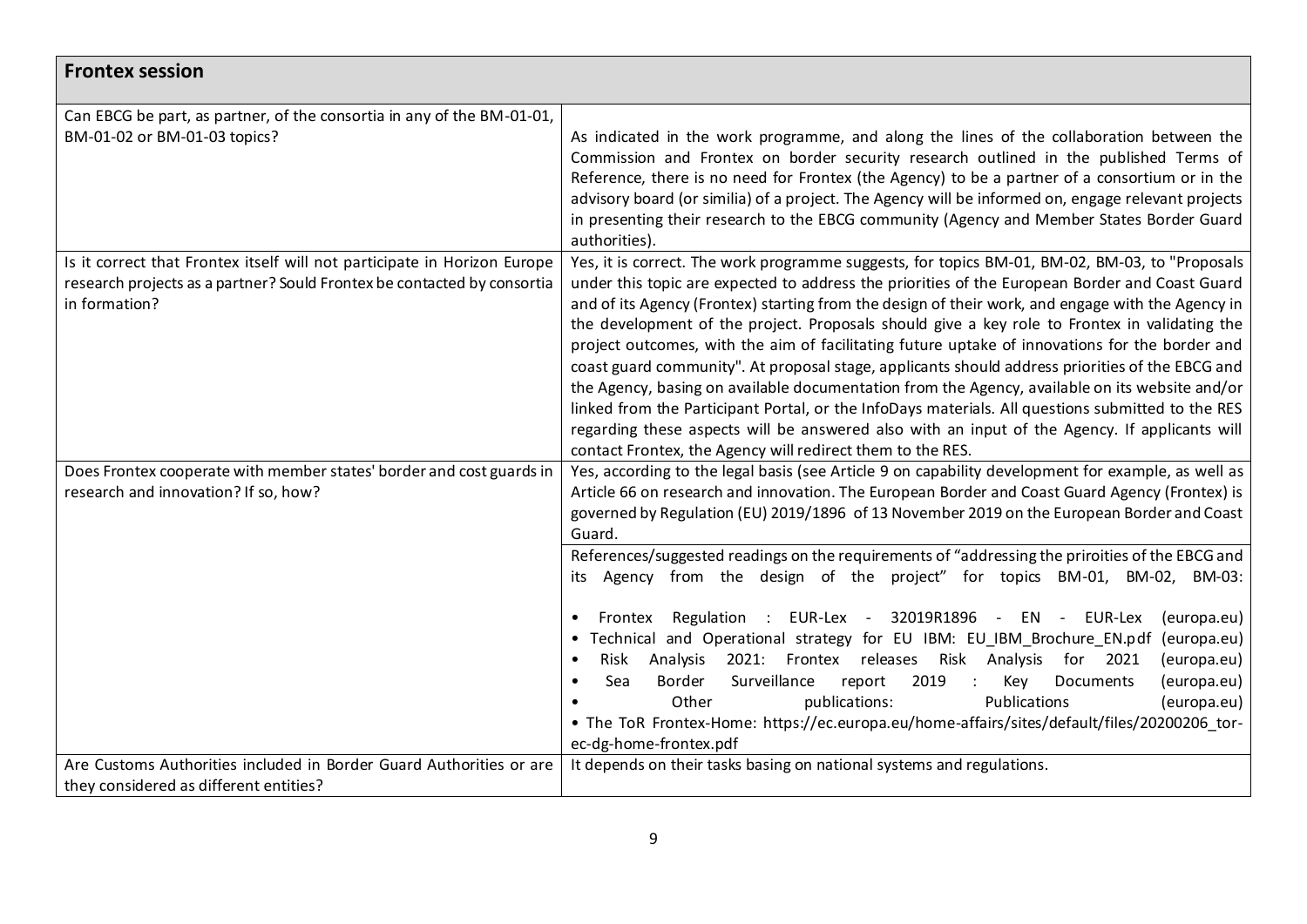| Practically, how is the involvement of FRONTEX in funded proposals<br>envisaged? Actively as end-user? Advisor? Participating in request<br>analysis and validations? | See above                                                                                                                                                                                                                         |
|-----------------------------------------------------------------------------------------------------------------------------------------------------------------------|-----------------------------------------------------------------------------------------------------------------------------------------------------------------------------------------------------------------------------------|
| Does Frontedx now have the bandwidth to monitor all relevant projects<br>this has been an issue in h2020                                                              | The Agency will have to prioritize the projects based on the interest for the border guard<br>community and the available research officers.                                                                                      |
| Can potential consortia contact the Agency during proposal<br>preparation in order to check whether the proposal is in line with that<br>it is envisaged?             | See above                                                                                                                                                                                                                         |
| Which is the relationship between EBCG and the Associated Countries?                                                                                                  | Frontex invites Schengen Associated countries to Agency's activities related to EU funded border<br>security projects (for example to the annual workshop between projects and the European Border<br>and Coast Guard Community). |
| How can we involve actively FRONTEX without being a project<br>beneficiary? Can you please list a series of actions that FRONTEX can do<br>in a project?              | See above                                                                                                                                                                                                                         |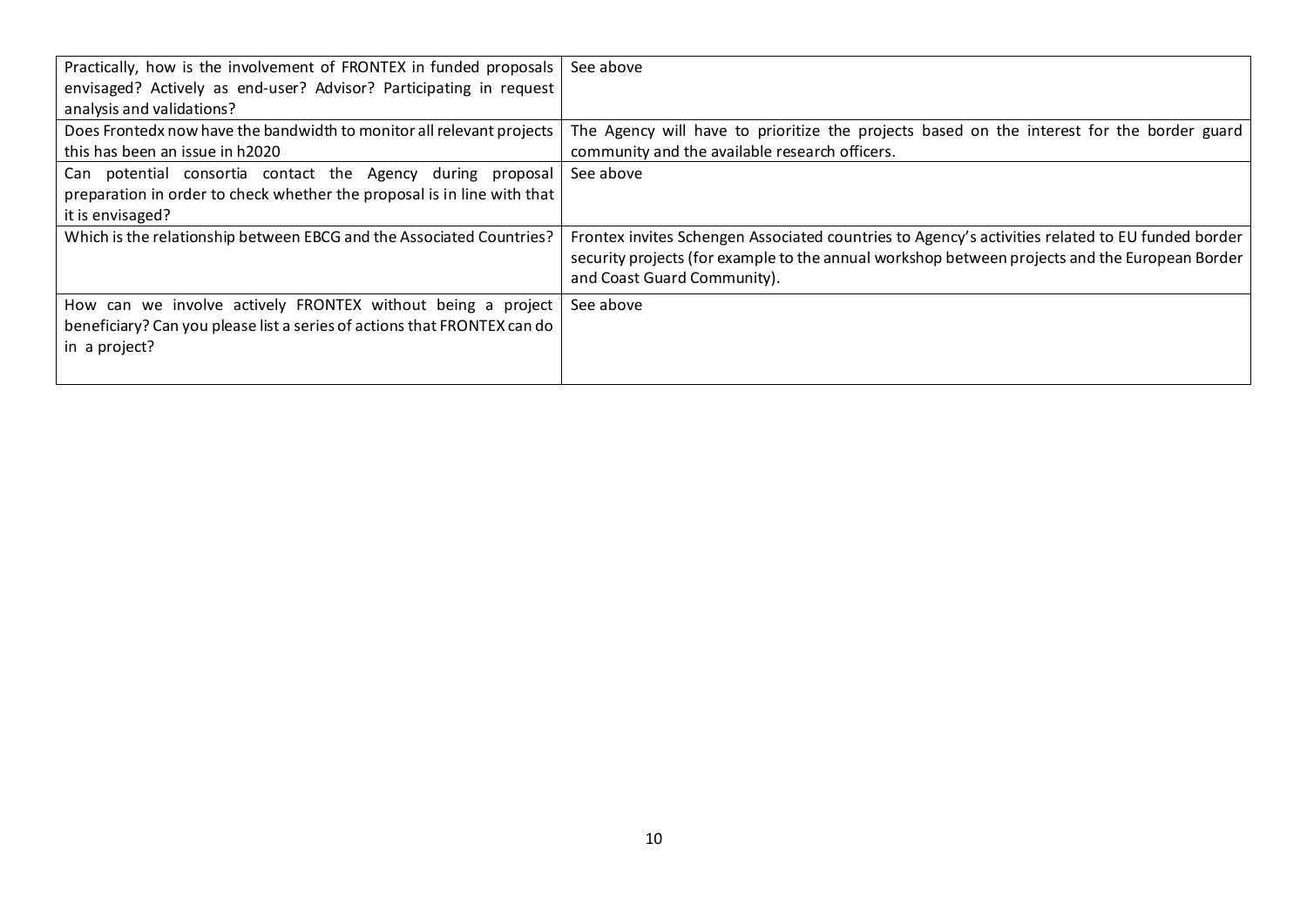| <b>SSRI Call</b>                                                                                                           |                                                                                                                                                                                                                                                                                                                                                                                                                                                                                                                                                                                                                                                                                                                                                                                                                                                                                                                                                                              |
|----------------------------------------------------------------------------------------------------------------------------|------------------------------------------------------------------------------------------------------------------------------------------------------------------------------------------------------------------------------------------------------------------------------------------------------------------------------------------------------------------------------------------------------------------------------------------------------------------------------------------------------------------------------------------------------------------------------------------------------------------------------------------------------------------------------------------------------------------------------------------------------------------------------------------------------------------------------------------------------------------------------------------------------------------------------------------------------------------------------|
| Some of your expected outcomes seem to be impacts. What would be<br>an example of an impact from your expected outcome(s)? | The impact logic of HE has been defined in the Strategic Plan of Pillar II. It links the main Policy<br>priorities with 4 strategic orientations and 15 impact areas, which are linked to 32 expected<br>impacts. Each of these expected impacts is addressed through specific action packages in each<br>work programme and these packages are called destinations. The expected outcomes in each<br>topic refer to the desired effects of the project in the mid-term. Not to the immediate outputs of<br>the project, but to the expected effects of the exploitation and dissemination of these outputs.<br>The expected outcomes of the SSRI topics will contribute to the impacts defined at destination<br>level, but also to the expected impacts 11, 12 and 13, and to two impact areas of the Key Strategic<br>Orientation D "Creating a more resilient, inclusive and democratic European society", as defined<br>in the Horizon Europe Strategic Plan 2021-2024. |
| Is this topic SSRI 01-02 have to address cyber in all sectors?                                                             | The topic HORIZON-CL3-2021-SSRI-01-02 will fund a maximum of two Knowledge Network<br>projects in the areas of Border Security and Resilient Infrastructure (only one network in each<br>domain can be funded). It shall be up to the applicants to consider if the cyber dimension is of<br>relevance for the policy areas addressed. The policy context applicable to each of the two<br>networks is the same one described in the respective destinations (BM and INFRA) in the HE CL3<br>work programme 2021-2022.                                                                                                                                                                                                                                                                                                                                                                                                                                                       |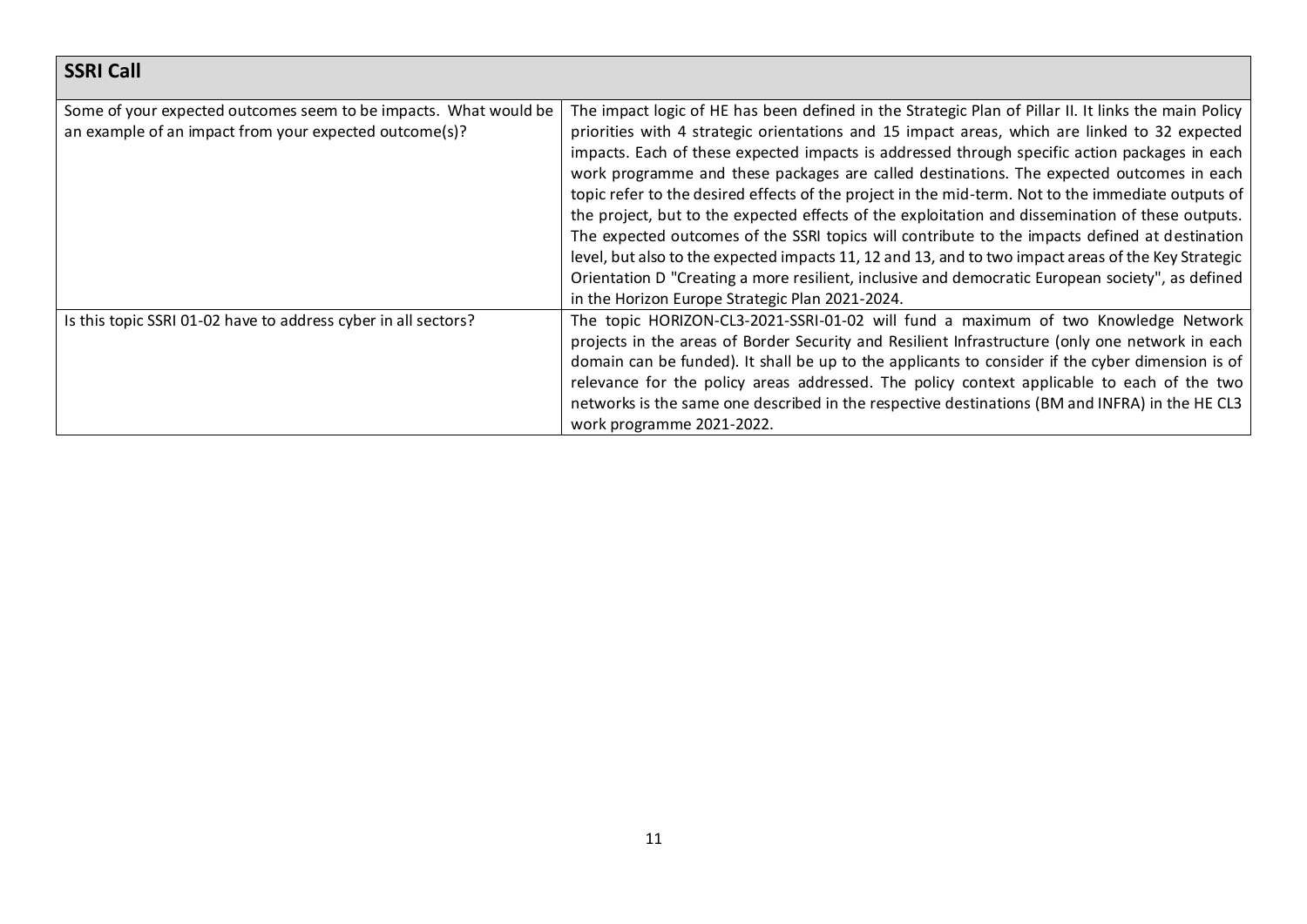| <b>Legal and Financial Aspects</b>                                                                                                                                     |                                                                                                                                                                                                                                                                                                                                                                                                                                                                                                                                                                                                                                                                                                                                                                                                                                                                                                                     |
|------------------------------------------------------------------------------------------------------------------------------------------------------------------------|---------------------------------------------------------------------------------------------------------------------------------------------------------------------------------------------------------------------------------------------------------------------------------------------------------------------------------------------------------------------------------------------------------------------------------------------------------------------------------------------------------------------------------------------------------------------------------------------------------------------------------------------------------------------------------------------------------------------------------------------------------------------------------------------------------------------------------------------------------------------------------------------------------------------|
| Legal question: is there a need to create an EEIG under EC Reg.<br>2137/85 to shape a consortium? If so, what are limitations for state<br>institutions/public bodies? | No, there is no need to create a European Economic Interest Grouping (EEIG) under EC Reg. 2137/85<br>to form a consortium but an EEIG can participate in the consortium if the conditions are met.<br>According to Article 22 of the Regulation (EU) 2021/695 of 28 April 2021 establishing Horizon<br>Europe, any legal entity, regardless of its place of establishment and including legal entities from<br>non-associated third countries or international organisations, may participate in actions under the<br>Programme, provided that the conditions laid down in this Regulation have been met together with<br>any conditions laid down in the work programme or call for proposals.                                                                                                                                                                                                                     |
| When the Annotated GA will be available?                                                                                                                               | The Annotated Grant Agreement is currently under internal consultation within the European<br>Comission and will be available on the Tender & Funding Portal under Guidance within Reference<br>finalised:<br>documents in the following<br>link as<br>as<br>the<br>soon<br>process<br>is<br>https://ec.europa.eu/info/funding-tenders/opportunities/docs/2021-<br>2027/common/guidance/aga_en.pdf                                                                                                                                                                                                                                                                                                                                                                                                                                                                                                                  |
| What data types are likely to be in the data sheet, beyond parties'<br>details?                                                                                        | The data sheet includes a summary of the specific data of the particular grant agreement. Besides<br>the List of particpants and thier basic details (e.g. legal and short name, role, country, PIC, and entry<br>and exit date, etc.) the data sheet among others includes General data (i.e. Project summary,<br>Keywords, Project No., name and acronym, call, topic, type of action, granting authority, start and<br>end date, etc.); Grant form, mode and budget with total eligible costs and maximum grant amount;<br>Reporting periods and payment information. The full template of the data sheet can be found in<br>the Model Grant Agreements which are published on the Tender & Funding Portal under Reference<br>link:<br>https://ec.europa.eu/info/funding-<br>documents<br>in<br>the<br>following<br>tenders/opportunities/docs/2021-2027/common/agr-contr/general-mga_horizon-<br>euratom_en.pdf |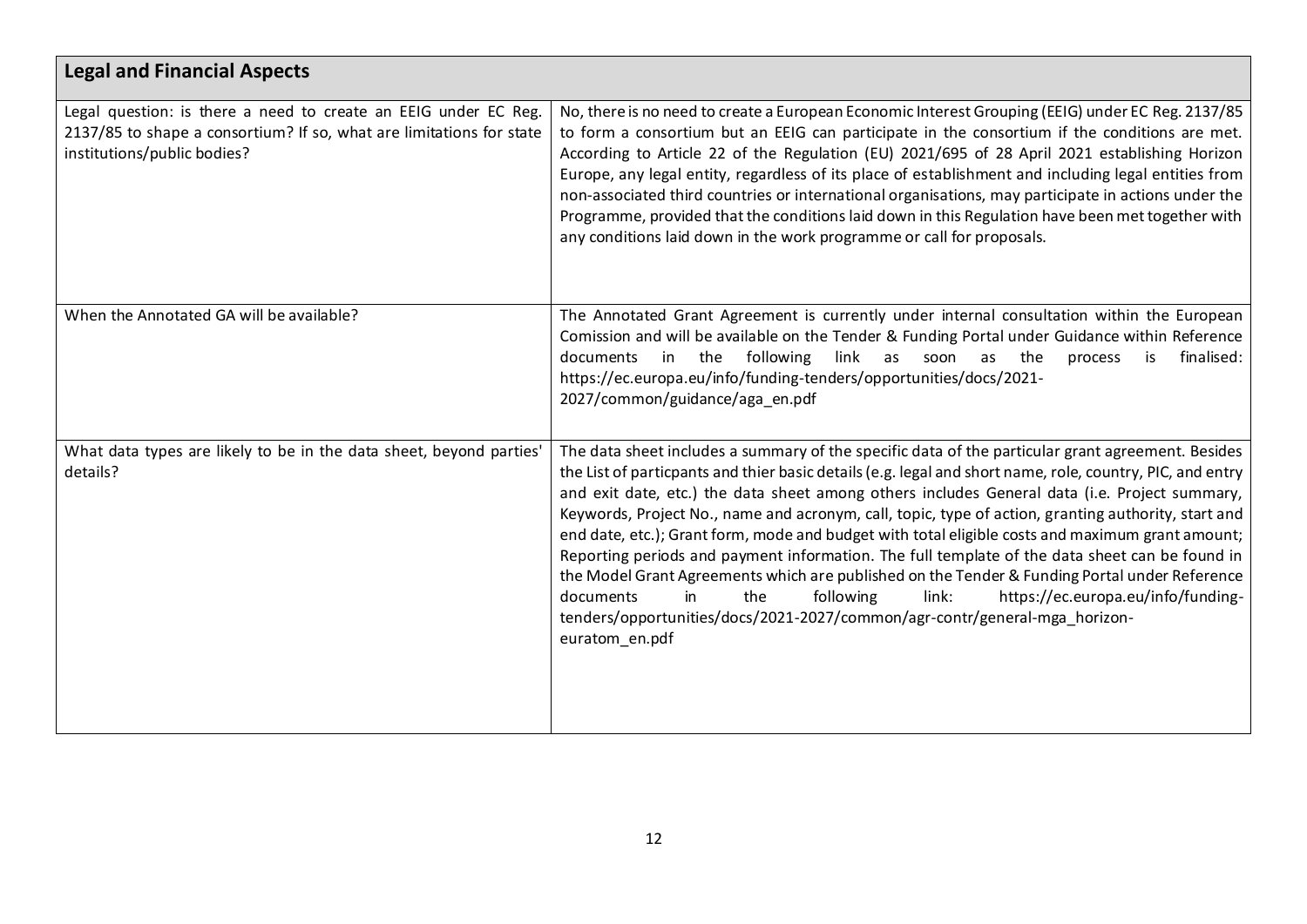| Are there any differences in between H2020 and HE in terms of<br>coordinator's financial eligibility to run e.g. project of 6m EUR? | No, the basic principles have not changed. The EU Financial Regulation requires that participants in<br>EU grants (i.e. under Horizon Europe or other programmes) and tenders must have sufficient<br>financial capacity to implement their project/tender. There are certain exceptions among others<br>which in HE, like in H2020, the financial capacity shall be verified only for the coordinator and only<br>if the requested funding from the Union for the action is equal to or greater than EUR 500 000.<br>Nonetheless, FCA can be required at any time for any applicant if the funding authority considers it<br>necessary. The Rules for Legal Entity Validation, LEAR Appointment and Financial Capacity<br>Assessment is published on the Funding & Tender Portal under Reference documents in the<br>following<br>https://ec.europa.eu/info/funding-tenders/opportunities/docs/2021-<br>link:<br>2027/common/guidance/rules-lev-lear-fca_en.pdf                                                                                                                                                                                                                                                                                                                               |
|-------------------------------------------------------------------------------------------------------------------------------------|------------------------------------------------------------------------------------------------------------------------------------------------------------------------------------------------------------------------------------------------------------------------------------------------------------------------------------------------------------------------------------------------------------------------------------------------------------------------------------------------------------------------------------------------------------------------------------------------------------------------------------------------------------------------------------------------------------------------------------------------------------------------------------------------------------------------------------------------------------------------------------------------------------------------------------------------------------------------------------------------------------------------------------------------------------------------------------------------------------------------------------------------------------------------------------------------------------------------------------------------------------------------------------------------|
| is the MGA available? Yesterday it said "coming soon" :)                                                                            | Yes, the Model Grant Agreements are published on the Tender & Funding Portal under Reference<br>the<br>following<br>link:<br>https://ec.europa.eu/info/funding-<br>documents<br>in<br>e.g.<br>tenders/opportunities/docs/2021-2027/common/agr-contr/general-mga horizon-<br>euratom_en.pdf                                                                                                                                                                                                                                                                                                                                                                                                                                                                                                                                                                                                                                                                                                                                                                                                                                                                                                                                                                                                     |
| Can a portion of the funding (up to 20%) be used to contract with a<br>subcontractor outside the EU community (USA)?                | According to the general principles of the grant agreement, the beneficiaries - who are the<br>signatoris of the agreement - must have the appropriate resources to implement the action under<br>their own responsibility towards the granting authority (Article 7 and 11 MGA). Nonetheless, the<br>beneficiaries can use, among others, subcontractors if it is necessary for the proper implementation<br>of the action. Although there is no threshold by %, subcontracting may cover only a limited part of<br>the action (Article 6.2.B MGA). Unless the conditions of the call for proposal specifies it otherwise<br>any entity can be selected as subcontractor, provided that the rules of the grant agreement are<br>followed. Subcontracting costs for the action (including related duties, taxes and charges, such as<br>non deductible or non-refundable value added tax (VAT)) are eligible, if they are calculated on the<br>basis of the costs actually incurred, fulfil the general eligibility conditions and are awarded using the<br>beneficiary's usual purchasing practices — provided these ensure subcontracts with best value for<br>money (or if appropriate the lowest price) and that there is no conflict of interests (see Article 6.2.b,<br>9.3 and 12 MGA). |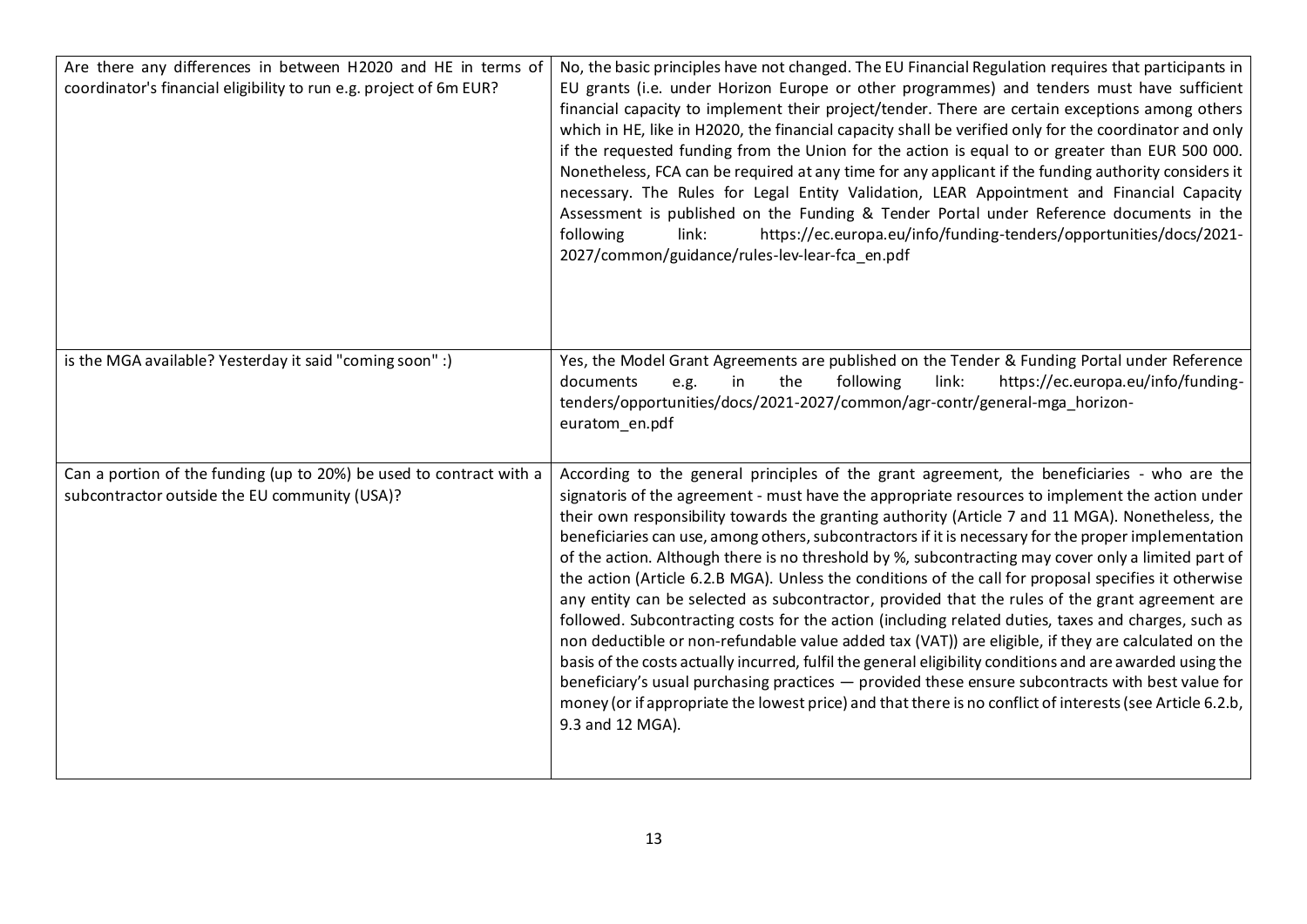| About LEAR:, in case of a trans-European company, should it be the<br>Group CEO or can it be the legal signatories of the local/national<br>entities of the Group? | The Rules for Legal Entity Validation, LEAR Appointment and Financial Capacity Assessment is<br>published on the Funding & Tender Portal under Reference documents in the following link:<br>https://ec.europa.eu/info/funding-tenders/opportunities/docs/2021-<br>2027/common/guidance/rules-lev-lear-fca_en.pdf                                                                                                                                                                                                                                                                        |
|--------------------------------------------------------------------------------------------------------------------------------------------------------------------|------------------------------------------------------------------------------------------------------------------------------------------------------------------------------------------------------------------------------------------------------------------------------------------------------------------------------------------------------------------------------------------------------------------------------------------------------------------------------------------------------------------------------------------------------------------------------------------|
| Is the funding rate of 100% for PCP projects for all partners or only<br>procurers?                                                                                | Under Horizon Europe the maximum funding rate for a PCP Action is 100% for the actual PCP (1<br>joint PCP procurement/action) + related activities (i.e. to prepare, manage and follow-up the PCP<br>procurement + embed the PCP in a wider demand side context (e.g. to test / label / certify / $\vert$<br>standardise solutions, prepare follow-up procurement, awareness raising and training)                                                                                                                                                                                       |
| Can an associate partner be considered one that used to provide a<br>Letter of support in H2020?                                                                   | Associated partners (Article 9.1 MGA) are similar to the International partners under H2020 (Article<br>14a). These are entities that cooperate with one or more beneficiaries and can be linked to them<br>or to the whole consortium. They do not sign the GA but they are identified therein and they must<br>implement the action tasks attributed to them in Annex 1 of the Grant Agreement. They may not<br>charge costs or contributions to the action and the costs for their tasks are not eligible therefore<br>associated partners are not required to report on their costs. |
| Is it possible to involve expert from USA or Canada to the project<br>Advisory Board and reimburse his travel/fee costs?                                           | Yes it is possible provided that it is necessary and justified for the proper implementation of the<br>action and the costs meet the general and specific cost eligibility conditions established among<br>others under Article 6 of the grant agreement.                                                                                                                                                                                                                                                                                                                                |
| Do we have to include in the proposal budget the budget amount<br>committed by associated partners (in the own resources field)?                                   | In Horizon Europe only, applicants may include the total estimated costs of their Associated Partner<br>in the budget for their proposal (i.e in Annex 2 under 'Other sources of financing': 'Financial<br>contributions' and 'Own resources' headings). Nonetheless, this is for information purposes only.<br>The associated partners are not required to report on their costs.                                                                                                                                                                                                       |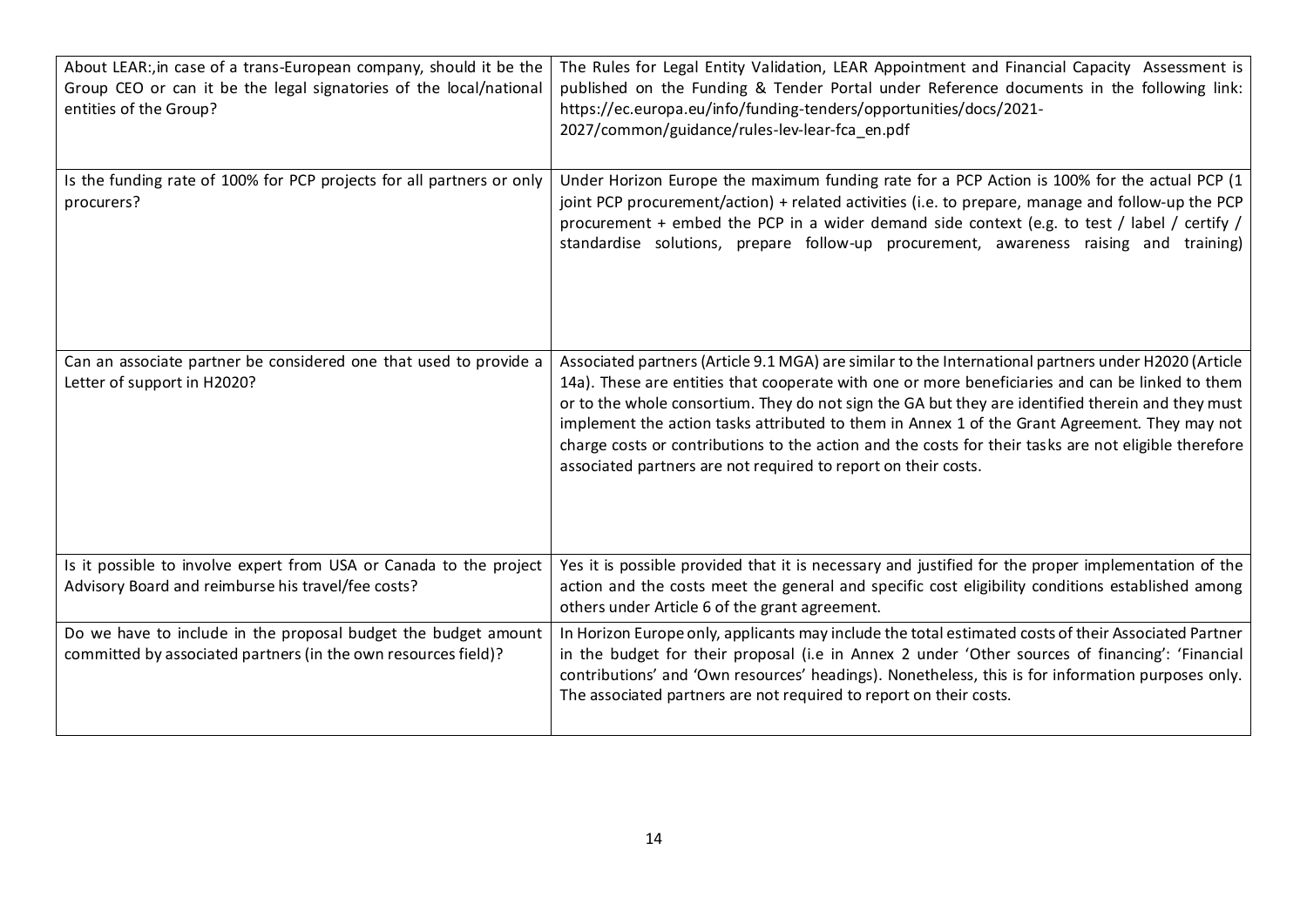| What is the difference between other costs (services) and<br>subcontracting costs?                                                                                    | The core criterium for distinguishing between subcontracts and contracts/purchases is whether it<br>concerns an action task as set out in the description of the action (Annex 1 of the Grant Agreement).<br>According to the definitions of the grant agreement, subcontracting costs are costs deriving from<br>specific contracts for goods, works or services that are part of the action tasks (i.e. included and<br>described in Annex 1), whereas other costs like from purchase contract are costs from contracts for<br>goods, works or services needed to carry out the action (e.g. equipment, consumables and supplies)<br>but which are not part of the action tasks of the grant agreement. (see Article 2, 6.2.B and C, 9.3,<br>12, etc.).                                                                                                                                                                                                                                                                                                                                                                                                                                                                                                                                                                         |
|-----------------------------------------------------------------------------------------------------------------------------------------------------------------------|-----------------------------------------------------------------------------------------------------------------------------------------------------------------------------------------------------------------------------------------------------------------------------------------------------------------------------------------------------------------------------------------------------------------------------------------------------------------------------------------------------------------------------------------------------------------------------------------------------------------------------------------------------------------------------------------------------------------------------------------------------------------------------------------------------------------------------------------------------------------------------------------------------------------------------------------------------------------------------------------------------------------------------------------------------------------------------------------------------------------------------------------------------------------------------------------------------------------------------------------------------------------------------------------------------------------------------------|
| Are costs of the Security Advisory Board members or any other<br>advisors, not being direct beneficiaries, eligible?                                                  | [same or similar as No. 12.] Yes it is possible provided that it is necessary and justified for the proper<br>implementation of the action and the costs meet the general and specific cost eligibility conditions<br>established among others under Article 6 of the grant agreement.                                                                                                                                                                                                                                                                                                                                                                                                                                                                                                                                                                                                                                                                                                                                                                                                                                                                                                                                                                                                                                            |
| Are there any formal rules of choosing subcontractors? Does the<br>Beneficiary have to provide that they were chosen according to the<br>rule 'best value for money'? | Yes there are formal rules defined in the grant agreement. Subcontracting costs for the action<br>(including related duties, taxes and charges, such as non deductible or non-refundable value added<br>tax (VAT)) are eligible, if they are calculated on the basis of the costs actually incurred, fulfil the<br>general eligibility conditions and are awarded using the beneficiary's usual purchasing practices -<br>provided these ensure subcontracts with best value for money (or if appropriate the lowest price)<br>and that there is no conflict of interests (see Article 6.2.B, 9.3, 12, etc.). The beneficiaries can in<br>principle freely choose between best value for money and lowest price. Best value for money<br>applies the general cost eligibility condition set out in Article 6.1 (a )(vii) (i.e. that costs must be<br>reasonable and comply with the principle of sound financial management) to the subcontracting<br>context. It does NOT necessarily require competitive selection procedures. However, if a beneficiary<br>did not request several offers, it must $-$ in case of in case of a check, review, audit or investigation<br>- be able to show that the price was market-value and that the criteria defining quality were clear<br>and coherent with the purposes of the purchase. |
| If the total funding of a partner is less than 450 K EUR are we obliged<br>to issue a certificate?                                                                    | First of all the threshold is 430.000 euro and not 450.000 euro. If the EC requested amount of a<br>partner is less then 430.000 euro, then No, no CFS is needed.                                                                                                                                                                                                                                                                                                                                                                                                                                                                                                                                                                                                                                                                                                                                                                                                                                                                                                                                                                                                                                                                                                                                                                 |
| is there any change regarding the use of the hourly rate (for<br>researchers with salary) of the last closed year, even for the months<br>of the current year?        | Indeed the personnel cost calculation under Horizon Europe has changed compared to H2020.<br>Discontinuation of the different formulas (annual and monthly) and options for productive hours<br>(entailing difficult and error-prone calculations). There is no more 'last closed financial year' rule.<br>Instead, under Horizon Europe there is use of a single corporate daily rate and calendar year<br>approach                                                                                                                                                                                                                                                                                                                                                                                                                                                                                                                                                                                                                                                                                                                                                                                                                                                                                                              |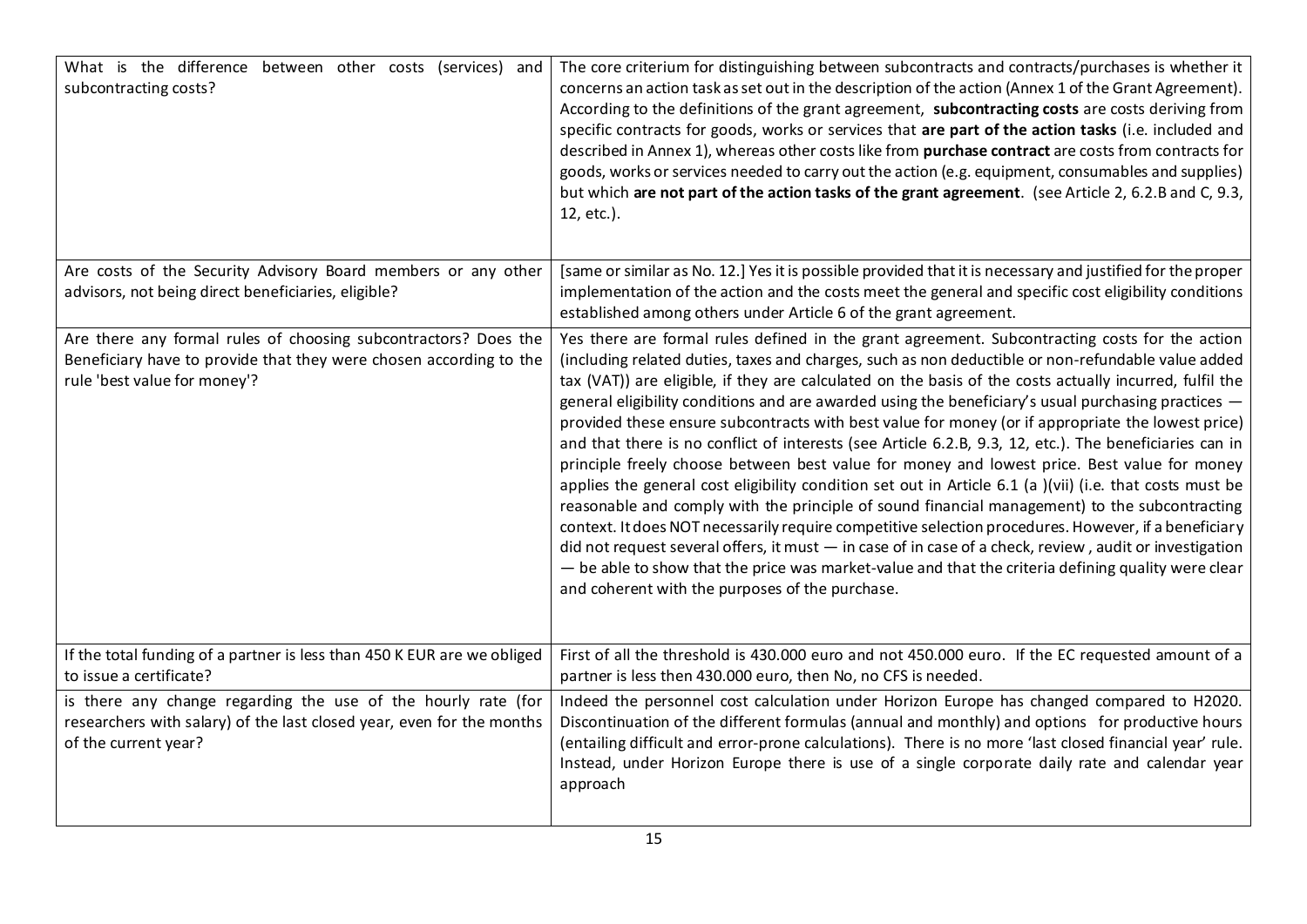| Yes, the indirect costs are included, as in Horizon Europe, the threshold off 430.000 euros is the |
|----------------------------------------------------------------------------------------------------|
| requested EC contribution calculated on all costs. Once the threshold of 430.000 euro is reached   |
| a CFS is needed. Under this amount, no CFS needs to issued.                                        |
|                                                                                                    |
|                                                                                                    |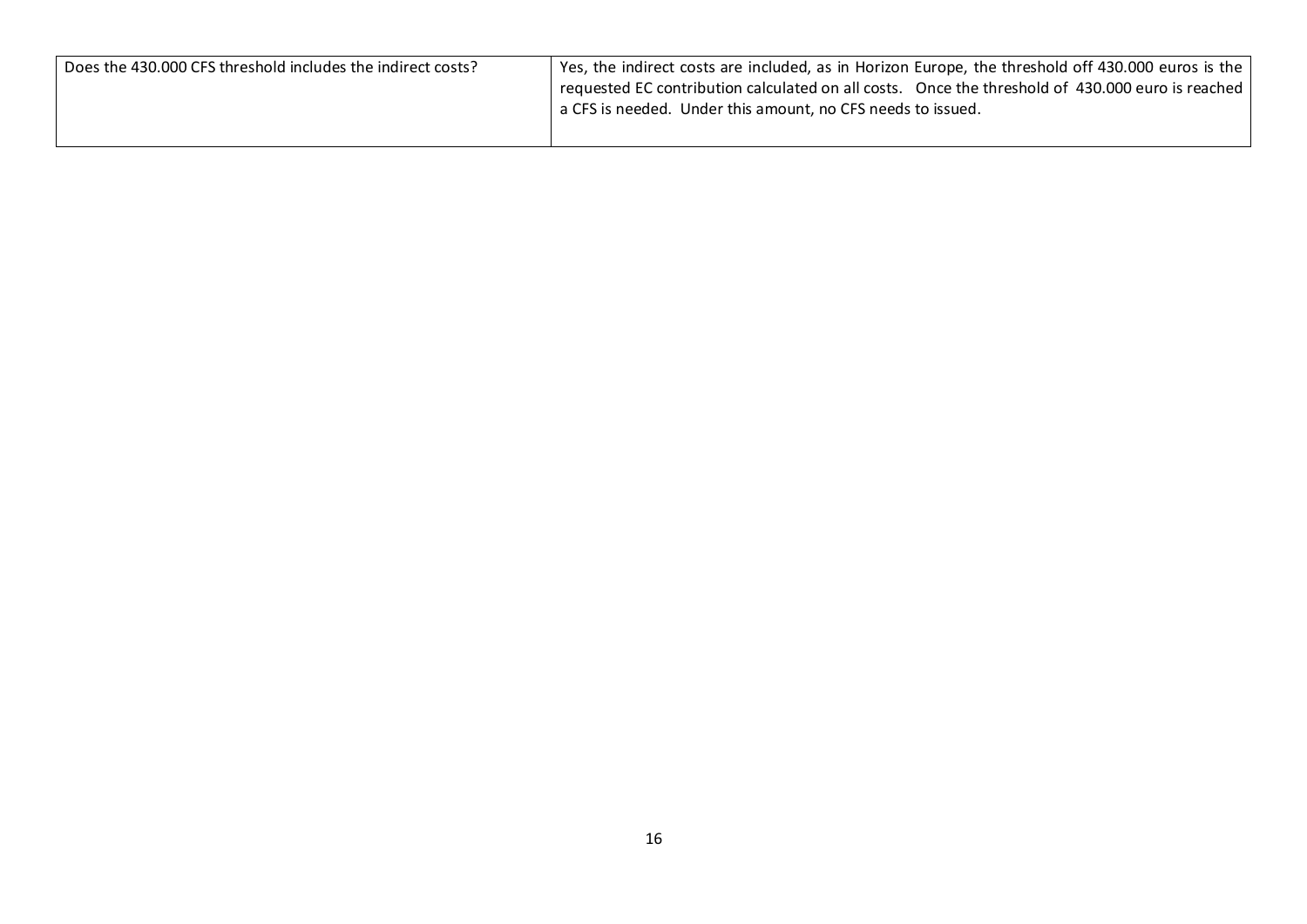| <b>Security aspects</b>                                                                                                                                                                                                                                           | <b>Reply</b>                                                                                                                                                                                                                                                                                                                                                                                                                                                                                                                                                                                                                                                                                                                                                                                                                                                                                                                                                                                      |
|-------------------------------------------------------------------------------------------------------------------------------------------------------------------------------------------------------------------------------------------------------------------|---------------------------------------------------------------------------------------------------------------------------------------------------------------------------------------------------------------------------------------------------------------------------------------------------------------------------------------------------------------------------------------------------------------------------------------------------------------------------------------------------------------------------------------------------------------------------------------------------------------------------------------------------------------------------------------------------------------------------------------------------------------------------------------------------------------------------------------------------------------------------------------------------------------------------------------------------------------------------------------------------|
| How does a resultant sensitive information impact associated countries<br>if EU sensitive                                                                                                                                                                         | The sensitive information with a security recommendation (Art. 13.1 MGA) require limited<br>dissemination due to security reasons. In principle, only consortium and granting authority staff<br>can access this type of information. Thus if the consortium includes associated non-EU countries,<br>beneficiaries from those countries will be also able to access this information. Moreover, in case<br>the consortium has identified a group of stakeholders that have an established need to know,<br>they should indicate this in the security section and list the entities concerned in the table<br>dedicated to this information. Entities other than those listed in the relevant table of the security<br>section should not access sensitive information. In case, the consortium intends to disclose this<br>information to any other entity, they must always ask for the prior written authorisation of the<br>granting authority.                                               |
| How is the IT tool preventing the inclusion of classified information,<br>given the varied nature of the latter?                                                                                                                                                  | The IT tool for the proposal submission does not prevent this per se. It is the responsibility of the<br>applicants not to include classified information in their proposals. However, regarding the system<br>in which projects should upload their deliverables, a new feature has been recently<br>implemented that prevents the upload of any deliverable that is classified. This was implemented<br>in order to prevent security breaches of the rules and the contractual obligations stemming from<br>the grant agreement, and which would trigger consequences both at EU and national level. The<br>Horizon Europe Programme Security Instruction (PSI) describes in detail the procedure on how<br>to handle classified information. The beneficiaries are responsible to respect and follow all the<br>procedures concerning classified information described in the PSI. This document will be made<br>available to applicants and beneficiaries via the Funding and Tenders portal. |
| Are costs to adapt partner facilities of a security sensitive project<br>eligible?(in case national legislation obliges the partner to make such<br>adaptations)                                                                                                  | In case a project is likely to raise security issues, there will be certain security requirements that<br>need to be complied with and some of the security requirements may imply additional costs. The<br>total amount of the grant remains always unchanged, but the costs related to the handling of<br>classified information (e.g. purchase of special software) are eligible, meaning that they will be<br>reimbursed.                                                                                                                                                                                                                                                                                                                                                                                                                                                                                                                                                                     |
| With reference to the Calls of Horizon Europe - Civil Security for Society<br>HORIZON-CL3-2021, do the "H2020 - Guidelines for the classification of<br>information in research projects" remain in force? Do new guidelines for<br>Horizon Europe come up later? | This guidance document has been updated and the new version for Horizon Europe will be soon<br>made available to applicants and beneficiaries via the Funding and Tenders portal.                                                                                                                                                                                                                                                                                                                                                                                                                                                                                                                                                                                                                                                                                                                                                                                                                 |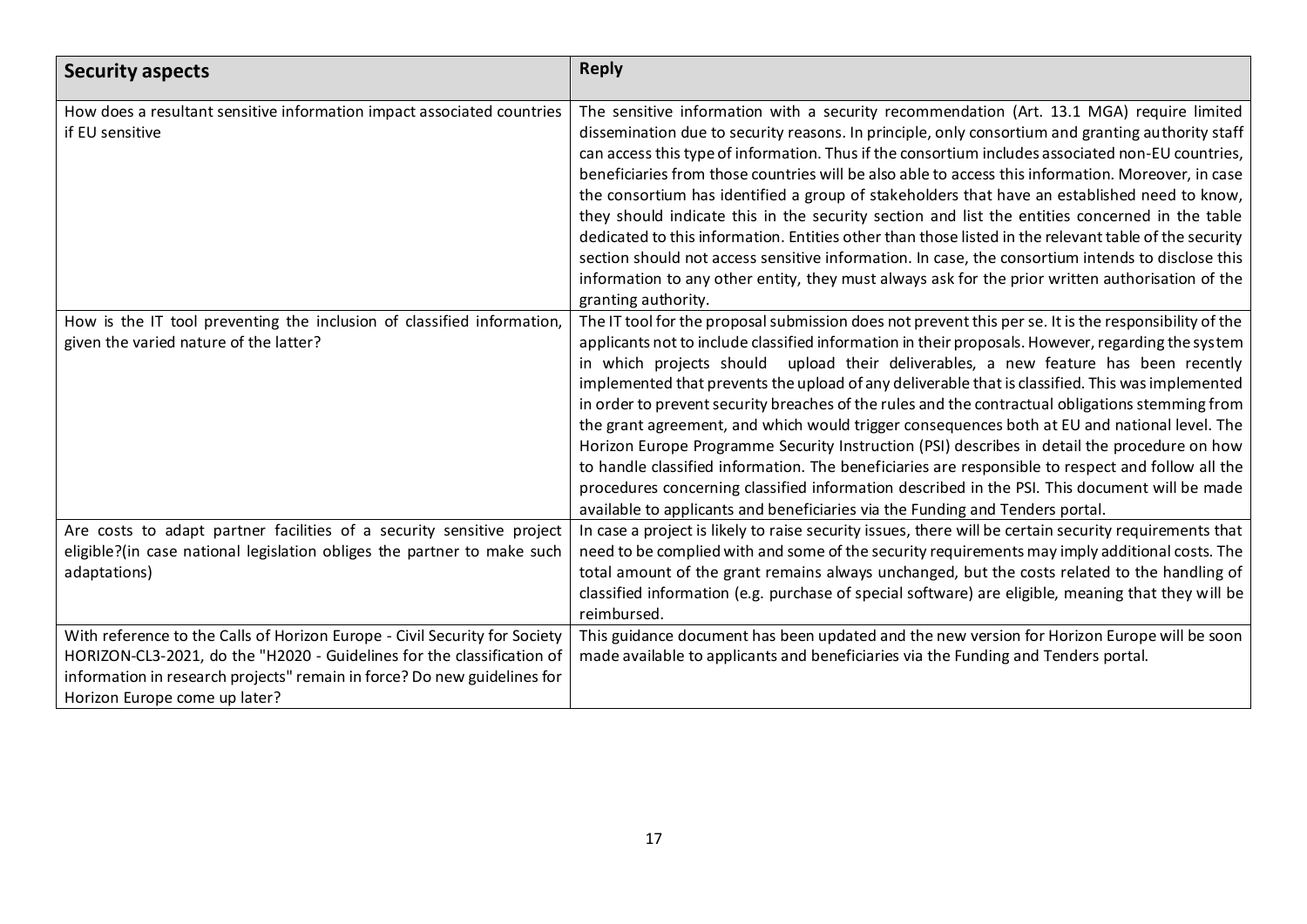| Sensitive/classified info, EU Member/non-EU Member countries<br>mentioned. Does it mean a consortium involving Associate Members<br>automatically deemed risky?                                                                                                                                                                                                                                   | Access to sensitive information for security reasons has been dealt with under question 6.<br>Consortium members, including EU MS and non-EU countries, can have access to this<br>information, because they are bound by the confidentiality rules. As far as classified information<br>is concerned, the answer is different. Only beneficiaries from non-EU countries with a valid<br>Security of Information Agreement with the EU can access and handle classified information used<br>or produced by a project. There is no restriction for non- EU countries without Security<br>Agreement to the participate to projects involving classified information, however they cannot<br>have access to classified information. The non- EU countries possessing a Security Agreement<br>with the EU are to be found in the Council document 15035/19                                                                                                                                                                                          |
|---------------------------------------------------------------------------------------------------------------------------------------------------------------------------------------------------------------------------------------------------------------------------------------------------------------------------------------------------------------------------------------------------|-------------------------------------------------------------------------------------------------------------------------------------------------------------------------------------------------------------------------------------------------------------------------------------------------------------------------------------------------------------------------------------------------------------------------------------------------------------------------------------------------------------------------------------------------------------------------------------------------------------------------------------------------------------------------------------------------------------------------------------------------------------------------------------------------------------------------------------------------------------------------------------------------------------------------------------------------------------------------------------------------------------------------------------------------|
| With reference to the Calls of Horizon Europe - Civil Security for Society<br>HORIZON-CL3-2021, do members of the Security Advisory Board (SAB)<br>have to be external experts or may they also be from beneficiaries of the<br>project? In addition, are the costs related to travel & subsistance, as well<br>as time spent on the project eligible for the Security Advisory Board<br>members. | According to the instructions on how to complete the Security Section in Part B of the proposal,<br>which are to be found in the document itself, SAB members should preferably be end-user<br>representatives/external reviewer(s) with a good knowledge of the security issues raised by the<br>specific project research field. However, if external experts cannot be found despite the<br>reasonable efforts made by the consortium, we could accept, based on a case by case<br>assessment, beneficiaries from the project to be appointed as SAB members. The most<br>important element that needs to be respected, is that these experts have a good knowledge both<br>on the research field of the project concerned and the relevant security issues that could emerge<br>in the framework of this research field as well as fulfil the security related obligations e.g. holding<br>a valid Personal Security Clearance (PSC). All the costs relating to security requirements, such as<br>the appointment of the SAB, are eligible. |
| What is the situation of the UK wrt the exchange of security classified<br>information?                                                                                                                                                                                                                                                                                                           | A Security of Information Agreement is expected to be signed with the UK in the autumn                                                                                                                                                                                                                                                                                                                                                                                                                                                                                                                                                                                                                                                                                                                                                                                                                                                                                                                                                          |
| What about Switzerland and classified information?                                                                                                                                                                                                                                                                                                                                                | At this point in time, Switzerland cannot be considered as a candidate to associate to Horizon<br>Europe. Therefore, entities established in Switzerland will be treated as high-income country<br>entities not automatically eligible for funding (they may participate e.g. as Associated Partners).<br>For more information on international cooperation and association, please consult the Horizon<br>Europe Programme Guide.                                                                                                                                                                                                                                                                                                                                                                                                                                                                                                                                                                                                              |
| Is there an official classification for all EU countries?                                                                                                                                                                                                                                                                                                                                         | All EU MS have their own official classification system. The equivalence of EU and national<br>security classifications can be found in Annex 1 of the Commission Decision 444/2015 on the<br>security rules for protecting EU classified information.                                                                                                                                                                                                                                                                                                                                                                                                                                                                                                                                                                                                                                                                                                                                                                                          |